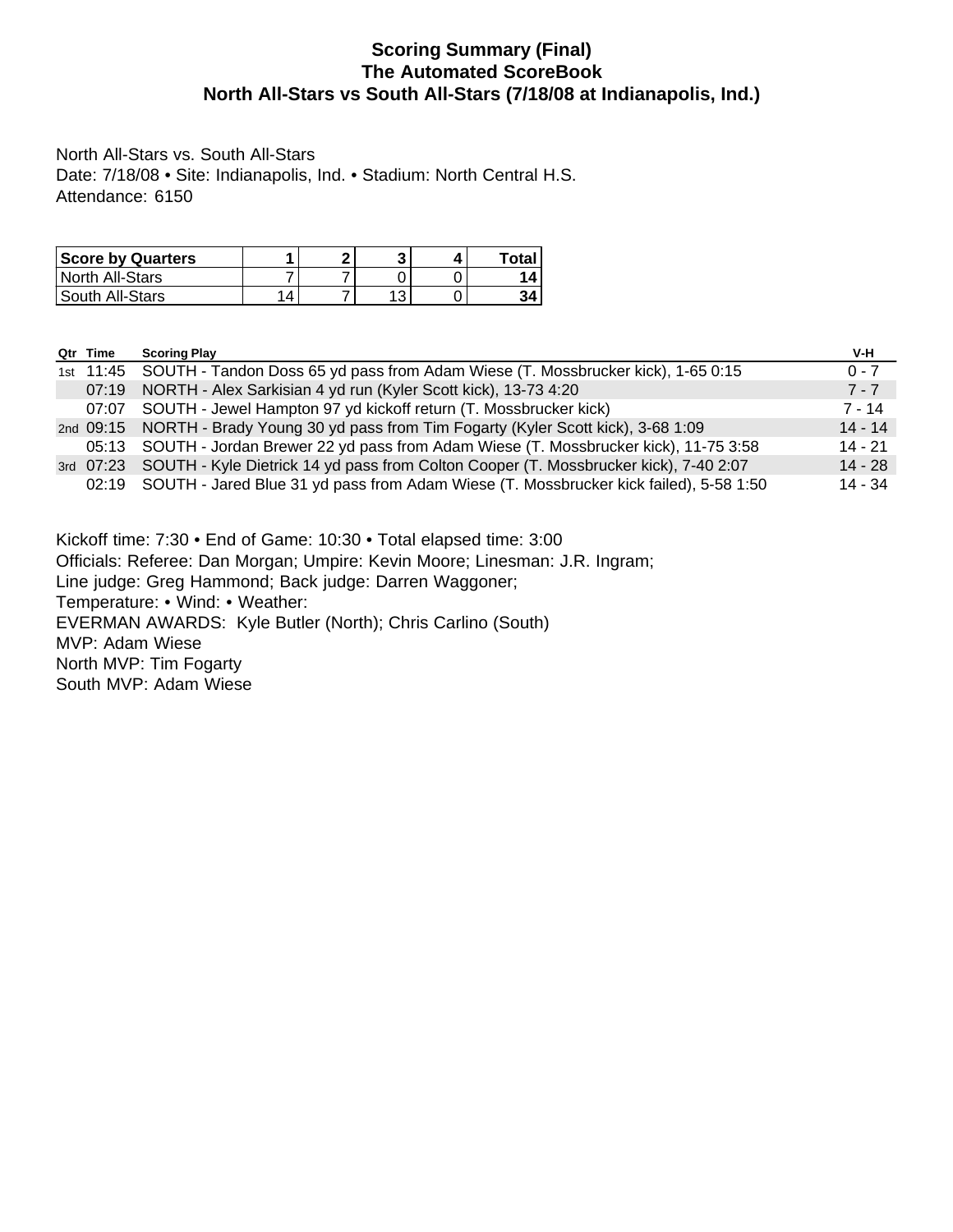# **Team Statistics (Final) The Automated ScoreBook North All-Stars vs South All-Stars (7/18/08 at Indianapolis, Ind.)**

| <b>FIRST DOWNS</b><br>17<br>17<br>Rushing<br>5<br>6<br>Passing<br>9<br>9<br>$\overline{2}$<br>3<br>Penalty<br><b>NET YARDS RUSHING</b><br>84<br>72<br>32<br>24<br><b>Rushing Attempts</b><br>Average Per Rush<br>2.6<br>3.0<br><b>Rushing Touchdowns</b><br>$\mathbf{1}$<br>0<br><b>Yards Gained Rushing</b><br>133<br>91<br><b>Yards Lost Rushing</b><br>49<br>19<br><b>NET YARDS PASSING</b><br>217<br>264<br>Completions-Attempts-Int<br>19-39-1<br>$20 - 30 - 1$<br>5.6<br>8.8<br>Average Per Attempt<br><b>Average Per Completion</b><br>11.4<br>13.2<br>Passing Touchdowns<br>1<br>4<br><b>TOTAL OFFENSE YARDS</b><br>301<br>336<br>Total offense plays<br>71<br>54<br>6.2<br>Average Gain Per Play<br>4.2<br>Fumbles: Number-Lost<br>$3 - 1$<br>$1 - 1$<br>$7 - 75$<br>Penalties: Number-Yards<br>10-86<br>PUNTS-YARDS<br>4-176<br>4-127<br>Average Yards Per Punt<br>44.0<br>31.8<br>Net Yards Per Punt<br>40.2<br>30.5<br>Inside 20<br>0<br>0<br>50+ Yards<br>1<br>0<br>Touchbacks<br>$\overline{0}$<br>0<br>Fair catch<br>1<br>1<br><b>KICKOFFS-YARDS</b><br>$3 - 171$<br>6-346<br>Average Yards Per Kickoff<br>57.0<br>57.7<br>Net Yards Per Kickoff<br>6.7<br>36.5<br>Touchbacks<br>0<br>2<br>$1 - 5 - 0$<br>$2 - 15 - 0$<br>Punt returns: Number-Yards-TD<br>Average Per Return<br>5.0<br>7.5<br>Kickoff returns: Number-Yds-TD<br>$4 - 87 - 0$<br>$3 - 151 - 1$<br>21.8<br>Average Per Return<br>50.3<br>$1 - 31 - 0$<br>Interceptions: Number-Yds-TD<br>$1 - 0 - 0$<br>Fumble Returns: Number-Yds-TD<br>$0 - 0 - 0$<br>$0 - 0 - 0$<br><b>Miscellaneous Yards</b><br>0<br>0<br>21:27<br><b>Possession Time</b><br>26:33<br>3:53<br>1st Quarter<br>8:07<br>2nd Quarter<br>4:32<br>7:28<br>3rd Quarter<br>8:03<br>3:57<br>5:51<br>6:09<br>4th Quarter<br>7 of 16<br>3 of 10<br><b>Third-Down Conversions</b><br><b>Fourth-Down Conversions</b><br>$0$ of $5$<br>2 of 3<br>Red-Zone Scores-Chances<br>$1 - 2$<br>$2 - 3$<br>Sacks By: Number-Yards<br>$0-0$<br>$3 - 25$<br><b>PAT Kicks</b><br>$2 - 2$<br>$4 - 5$ |                    | <b>NORTH</b> | <b>SOUTH</b> |
|------------------------------------------------------------------------------------------------------------------------------------------------------------------------------------------------------------------------------------------------------------------------------------------------------------------------------------------------------------------------------------------------------------------------------------------------------------------------------------------------------------------------------------------------------------------------------------------------------------------------------------------------------------------------------------------------------------------------------------------------------------------------------------------------------------------------------------------------------------------------------------------------------------------------------------------------------------------------------------------------------------------------------------------------------------------------------------------------------------------------------------------------------------------------------------------------------------------------------------------------------------------------------------------------------------------------------------------------------------------------------------------------------------------------------------------------------------------------------------------------------------------------------------------------------------------------------------------------------------------------------------------------------------------------------------------------------------------------------------------------------------------------------------------------------------------------------------------------------------------------------------------------------------------------------------------------------------------------------------------------------------------------------|--------------------|--------------|--------------|
|                                                                                                                                                                                                                                                                                                                                                                                                                                                                                                                                                                                                                                                                                                                                                                                                                                                                                                                                                                                                                                                                                                                                                                                                                                                                                                                                                                                                                                                                                                                                                                                                                                                                                                                                                                                                                                                                                                                                                                                                                              |                    |              |              |
|                                                                                                                                                                                                                                                                                                                                                                                                                                                                                                                                                                                                                                                                                                                                                                                                                                                                                                                                                                                                                                                                                                                                                                                                                                                                                                                                                                                                                                                                                                                                                                                                                                                                                                                                                                                                                                                                                                                                                                                                                              |                    |              |              |
|                                                                                                                                                                                                                                                                                                                                                                                                                                                                                                                                                                                                                                                                                                                                                                                                                                                                                                                                                                                                                                                                                                                                                                                                                                                                                                                                                                                                                                                                                                                                                                                                                                                                                                                                                                                                                                                                                                                                                                                                                              |                    |              |              |
|                                                                                                                                                                                                                                                                                                                                                                                                                                                                                                                                                                                                                                                                                                                                                                                                                                                                                                                                                                                                                                                                                                                                                                                                                                                                                                                                                                                                                                                                                                                                                                                                                                                                                                                                                                                                                                                                                                                                                                                                                              |                    |              |              |
|                                                                                                                                                                                                                                                                                                                                                                                                                                                                                                                                                                                                                                                                                                                                                                                                                                                                                                                                                                                                                                                                                                                                                                                                                                                                                                                                                                                                                                                                                                                                                                                                                                                                                                                                                                                                                                                                                                                                                                                                                              |                    |              |              |
|                                                                                                                                                                                                                                                                                                                                                                                                                                                                                                                                                                                                                                                                                                                                                                                                                                                                                                                                                                                                                                                                                                                                                                                                                                                                                                                                                                                                                                                                                                                                                                                                                                                                                                                                                                                                                                                                                                                                                                                                                              |                    |              |              |
|                                                                                                                                                                                                                                                                                                                                                                                                                                                                                                                                                                                                                                                                                                                                                                                                                                                                                                                                                                                                                                                                                                                                                                                                                                                                                                                                                                                                                                                                                                                                                                                                                                                                                                                                                                                                                                                                                                                                                                                                                              |                    |              |              |
|                                                                                                                                                                                                                                                                                                                                                                                                                                                                                                                                                                                                                                                                                                                                                                                                                                                                                                                                                                                                                                                                                                                                                                                                                                                                                                                                                                                                                                                                                                                                                                                                                                                                                                                                                                                                                                                                                                                                                                                                                              |                    |              |              |
|                                                                                                                                                                                                                                                                                                                                                                                                                                                                                                                                                                                                                                                                                                                                                                                                                                                                                                                                                                                                                                                                                                                                                                                                                                                                                                                                                                                                                                                                                                                                                                                                                                                                                                                                                                                                                                                                                                                                                                                                                              |                    |              |              |
|                                                                                                                                                                                                                                                                                                                                                                                                                                                                                                                                                                                                                                                                                                                                                                                                                                                                                                                                                                                                                                                                                                                                                                                                                                                                                                                                                                                                                                                                                                                                                                                                                                                                                                                                                                                                                                                                                                                                                                                                                              |                    |              |              |
|                                                                                                                                                                                                                                                                                                                                                                                                                                                                                                                                                                                                                                                                                                                                                                                                                                                                                                                                                                                                                                                                                                                                                                                                                                                                                                                                                                                                                                                                                                                                                                                                                                                                                                                                                                                                                                                                                                                                                                                                                              |                    |              |              |
|                                                                                                                                                                                                                                                                                                                                                                                                                                                                                                                                                                                                                                                                                                                                                                                                                                                                                                                                                                                                                                                                                                                                                                                                                                                                                                                                                                                                                                                                                                                                                                                                                                                                                                                                                                                                                                                                                                                                                                                                                              |                    |              |              |
|                                                                                                                                                                                                                                                                                                                                                                                                                                                                                                                                                                                                                                                                                                                                                                                                                                                                                                                                                                                                                                                                                                                                                                                                                                                                                                                                                                                                                                                                                                                                                                                                                                                                                                                                                                                                                                                                                                                                                                                                                              |                    |              |              |
|                                                                                                                                                                                                                                                                                                                                                                                                                                                                                                                                                                                                                                                                                                                                                                                                                                                                                                                                                                                                                                                                                                                                                                                                                                                                                                                                                                                                                                                                                                                                                                                                                                                                                                                                                                                                                                                                                                                                                                                                                              |                    |              |              |
|                                                                                                                                                                                                                                                                                                                                                                                                                                                                                                                                                                                                                                                                                                                                                                                                                                                                                                                                                                                                                                                                                                                                                                                                                                                                                                                                                                                                                                                                                                                                                                                                                                                                                                                                                                                                                                                                                                                                                                                                                              |                    |              |              |
|                                                                                                                                                                                                                                                                                                                                                                                                                                                                                                                                                                                                                                                                                                                                                                                                                                                                                                                                                                                                                                                                                                                                                                                                                                                                                                                                                                                                                                                                                                                                                                                                                                                                                                                                                                                                                                                                                                                                                                                                                              |                    |              |              |
|                                                                                                                                                                                                                                                                                                                                                                                                                                                                                                                                                                                                                                                                                                                                                                                                                                                                                                                                                                                                                                                                                                                                                                                                                                                                                                                                                                                                                                                                                                                                                                                                                                                                                                                                                                                                                                                                                                                                                                                                                              |                    |              |              |
|                                                                                                                                                                                                                                                                                                                                                                                                                                                                                                                                                                                                                                                                                                                                                                                                                                                                                                                                                                                                                                                                                                                                                                                                                                                                                                                                                                                                                                                                                                                                                                                                                                                                                                                                                                                                                                                                                                                                                                                                                              |                    |              |              |
|                                                                                                                                                                                                                                                                                                                                                                                                                                                                                                                                                                                                                                                                                                                                                                                                                                                                                                                                                                                                                                                                                                                                                                                                                                                                                                                                                                                                                                                                                                                                                                                                                                                                                                                                                                                                                                                                                                                                                                                                                              |                    |              |              |
|                                                                                                                                                                                                                                                                                                                                                                                                                                                                                                                                                                                                                                                                                                                                                                                                                                                                                                                                                                                                                                                                                                                                                                                                                                                                                                                                                                                                                                                                                                                                                                                                                                                                                                                                                                                                                                                                                                                                                                                                                              |                    |              |              |
|                                                                                                                                                                                                                                                                                                                                                                                                                                                                                                                                                                                                                                                                                                                                                                                                                                                                                                                                                                                                                                                                                                                                                                                                                                                                                                                                                                                                                                                                                                                                                                                                                                                                                                                                                                                                                                                                                                                                                                                                                              |                    |              |              |
|                                                                                                                                                                                                                                                                                                                                                                                                                                                                                                                                                                                                                                                                                                                                                                                                                                                                                                                                                                                                                                                                                                                                                                                                                                                                                                                                                                                                                                                                                                                                                                                                                                                                                                                                                                                                                                                                                                                                                                                                                              |                    |              |              |
|                                                                                                                                                                                                                                                                                                                                                                                                                                                                                                                                                                                                                                                                                                                                                                                                                                                                                                                                                                                                                                                                                                                                                                                                                                                                                                                                                                                                                                                                                                                                                                                                                                                                                                                                                                                                                                                                                                                                                                                                                              |                    |              |              |
|                                                                                                                                                                                                                                                                                                                                                                                                                                                                                                                                                                                                                                                                                                                                                                                                                                                                                                                                                                                                                                                                                                                                                                                                                                                                                                                                                                                                                                                                                                                                                                                                                                                                                                                                                                                                                                                                                                                                                                                                                              |                    |              |              |
|                                                                                                                                                                                                                                                                                                                                                                                                                                                                                                                                                                                                                                                                                                                                                                                                                                                                                                                                                                                                                                                                                                                                                                                                                                                                                                                                                                                                                                                                                                                                                                                                                                                                                                                                                                                                                                                                                                                                                                                                                              |                    |              |              |
|                                                                                                                                                                                                                                                                                                                                                                                                                                                                                                                                                                                                                                                                                                                                                                                                                                                                                                                                                                                                                                                                                                                                                                                                                                                                                                                                                                                                                                                                                                                                                                                                                                                                                                                                                                                                                                                                                                                                                                                                                              |                    |              |              |
|                                                                                                                                                                                                                                                                                                                                                                                                                                                                                                                                                                                                                                                                                                                                                                                                                                                                                                                                                                                                                                                                                                                                                                                                                                                                                                                                                                                                                                                                                                                                                                                                                                                                                                                                                                                                                                                                                                                                                                                                                              |                    |              |              |
|                                                                                                                                                                                                                                                                                                                                                                                                                                                                                                                                                                                                                                                                                                                                                                                                                                                                                                                                                                                                                                                                                                                                                                                                                                                                                                                                                                                                                                                                                                                                                                                                                                                                                                                                                                                                                                                                                                                                                                                                                              |                    |              |              |
|                                                                                                                                                                                                                                                                                                                                                                                                                                                                                                                                                                                                                                                                                                                                                                                                                                                                                                                                                                                                                                                                                                                                                                                                                                                                                                                                                                                                                                                                                                                                                                                                                                                                                                                                                                                                                                                                                                                                                                                                                              |                    |              |              |
|                                                                                                                                                                                                                                                                                                                                                                                                                                                                                                                                                                                                                                                                                                                                                                                                                                                                                                                                                                                                                                                                                                                                                                                                                                                                                                                                                                                                                                                                                                                                                                                                                                                                                                                                                                                                                                                                                                                                                                                                                              |                    |              |              |
|                                                                                                                                                                                                                                                                                                                                                                                                                                                                                                                                                                                                                                                                                                                                                                                                                                                                                                                                                                                                                                                                                                                                                                                                                                                                                                                                                                                                                                                                                                                                                                                                                                                                                                                                                                                                                                                                                                                                                                                                                              |                    |              |              |
|                                                                                                                                                                                                                                                                                                                                                                                                                                                                                                                                                                                                                                                                                                                                                                                                                                                                                                                                                                                                                                                                                                                                                                                                                                                                                                                                                                                                                                                                                                                                                                                                                                                                                                                                                                                                                                                                                                                                                                                                                              |                    |              |              |
|                                                                                                                                                                                                                                                                                                                                                                                                                                                                                                                                                                                                                                                                                                                                                                                                                                                                                                                                                                                                                                                                                                                                                                                                                                                                                                                                                                                                                                                                                                                                                                                                                                                                                                                                                                                                                                                                                                                                                                                                                              |                    |              |              |
|                                                                                                                                                                                                                                                                                                                                                                                                                                                                                                                                                                                                                                                                                                                                                                                                                                                                                                                                                                                                                                                                                                                                                                                                                                                                                                                                                                                                                                                                                                                                                                                                                                                                                                                                                                                                                                                                                                                                                                                                                              |                    |              |              |
|                                                                                                                                                                                                                                                                                                                                                                                                                                                                                                                                                                                                                                                                                                                                                                                                                                                                                                                                                                                                                                                                                                                                                                                                                                                                                                                                                                                                                                                                                                                                                                                                                                                                                                                                                                                                                                                                                                                                                                                                                              |                    |              |              |
|                                                                                                                                                                                                                                                                                                                                                                                                                                                                                                                                                                                                                                                                                                                                                                                                                                                                                                                                                                                                                                                                                                                                                                                                                                                                                                                                                                                                                                                                                                                                                                                                                                                                                                                                                                                                                                                                                                                                                                                                                              |                    |              |              |
|                                                                                                                                                                                                                                                                                                                                                                                                                                                                                                                                                                                                                                                                                                                                                                                                                                                                                                                                                                                                                                                                                                                                                                                                                                                                                                                                                                                                                                                                                                                                                                                                                                                                                                                                                                                                                                                                                                                                                                                                                              |                    |              |              |
|                                                                                                                                                                                                                                                                                                                                                                                                                                                                                                                                                                                                                                                                                                                                                                                                                                                                                                                                                                                                                                                                                                                                                                                                                                                                                                                                                                                                                                                                                                                                                                                                                                                                                                                                                                                                                                                                                                                                                                                                                              |                    |              |              |
|                                                                                                                                                                                                                                                                                                                                                                                                                                                                                                                                                                                                                                                                                                                                                                                                                                                                                                                                                                                                                                                                                                                                                                                                                                                                                                                                                                                                                                                                                                                                                                                                                                                                                                                                                                                                                                                                                                                                                                                                                              |                    |              |              |
|                                                                                                                                                                                                                                                                                                                                                                                                                                                                                                                                                                                                                                                                                                                                                                                                                                                                                                                                                                                                                                                                                                                                                                                                                                                                                                                                                                                                                                                                                                                                                                                                                                                                                                                                                                                                                                                                                                                                                                                                                              |                    |              |              |
|                                                                                                                                                                                                                                                                                                                                                                                                                                                                                                                                                                                                                                                                                                                                                                                                                                                                                                                                                                                                                                                                                                                                                                                                                                                                                                                                                                                                                                                                                                                                                                                                                                                                                                                                                                                                                                                                                                                                                                                                                              |                    |              |              |
|                                                                                                                                                                                                                                                                                                                                                                                                                                                                                                                                                                                                                                                                                                                                                                                                                                                                                                                                                                                                                                                                                                                                                                                                                                                                                                                                                                                                                                                                                                                                                                                                                                                                                                                                                                                                                                                                                                                                                                                                                              |                    |              |              |
|                                                                                                                                                                                                                                                                                                                                                                                                                                                                                                                                                                                                                                                                                                                                                                                                                                                                                                                                                                                                                                                                                                                                                                                                                                                                                                                                                                                                                                                                                                                                                                                                                                                                                                                                                                                                                                                                                                                                                                                                                              |                    |              |              |
|                                                                                                                                                                                                                                                                                                                                                                                                                                                                                                                                                                                                                                                                                                                                                                                                                                                                                                                                                                                                                                                                                                                                                                                                                                                                                                                                                                                                                                                                                                                                                                                                                                                                                                                                                                                                                                                                                                                                                                                                                              |                    |              |              |
|                                                                                                                                                                                                                                                                                                                                                                                                                                                                                                                                                                                                                                                                                                                                                                                                                                                                                                                                                                                                                                                                                                                                                                                                                                                                                                                                                                                                                                                                                                                                                                                                                                                                                                                                                                                                                                                                                                                                                                                                                              |                    |              |              |
|                                                                                                                                                                                                                                                                                                                                                                                                                                                                                                                                                                                                                                                                                                                                                                                                                                                                                                                                                                                                                                                                                                                                                                                                                                                                                                                                                                                                                                                                                                                                                                                                                                                                                                                                                                                                                                                                                                                                                                                                                              |                    |              |              |
|                                                                                                                                                                                                                                                                                                                                                                                                                                                                                                                                                                                                                                                                                                                                                                                                                                                                                                                                                                                                                                                                                                                                                                                                                                                                                                                                                                                                                                                                                                                                                                                                                                                                                                                                                                                                                                                                                                                                                                                                                              |                    |              |              |
|                                                                                                                                                                                                                                                                                                                                                                                                                                                                                                                                                                                                                                                                                                                                                                                                                                                                                                                                                                                                                                                                                                                                                                                                                                                                                                                                                                                                                                                                                                                                                                                                                                                                                                                                                                                                                                                                                                                                                                                                                              |                    |              |              |
|                                                                                                                                                                                                                                                                                                                                                                                                                                                                                                                                                                                                                                                                                                                                                                                                                                                                                                                                                                                                                                                                                                                                                                                                                                                                                                                                                                                                                                                                                                                                                                                                                                                                                                                                                                                                                                                                                                                                                                                                                              | <b>Field Goals</b> | $0-0$        | $0 - 1$      |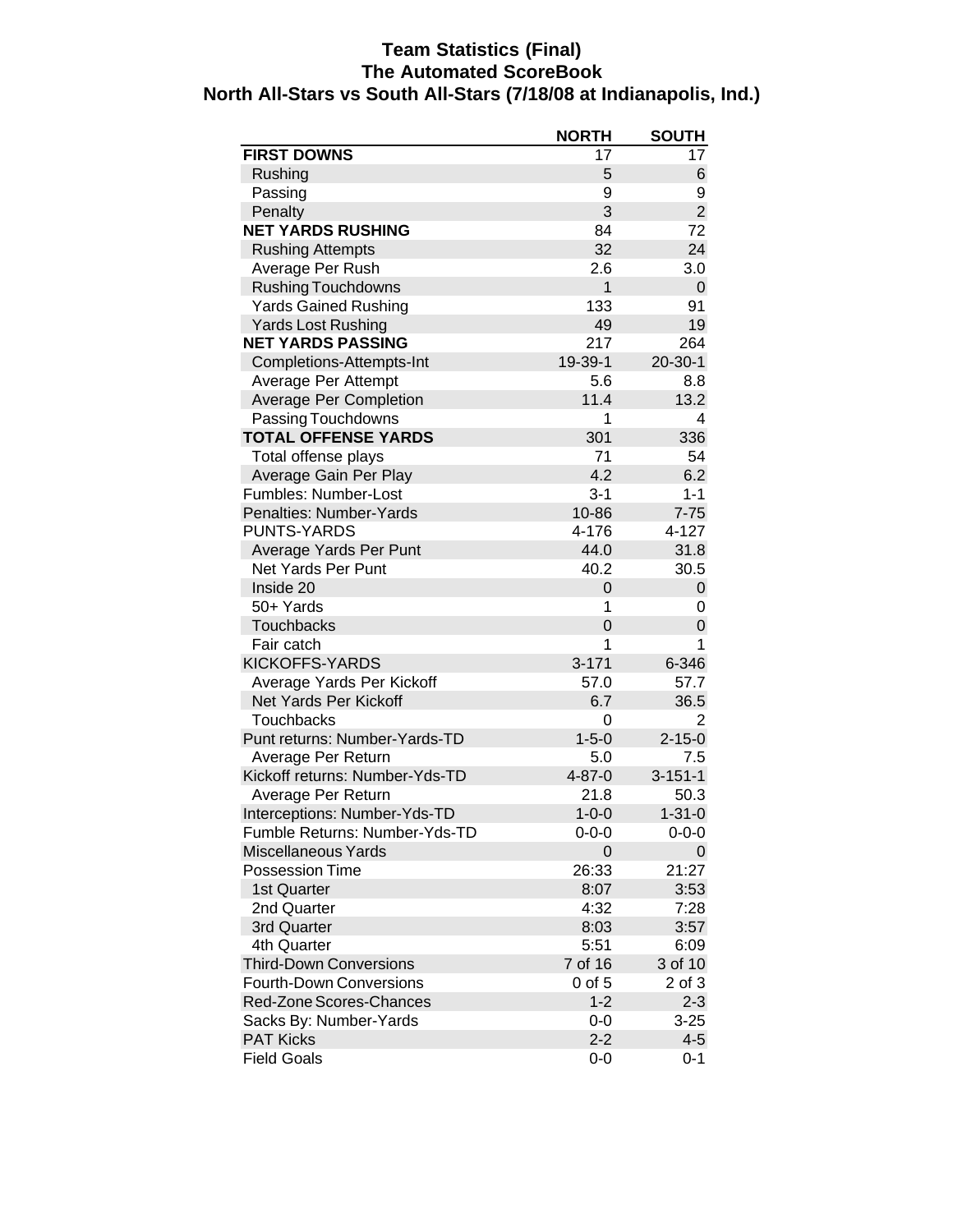# **Individual Statistics (Final) The Automated ScoreBook North All-Stars vs South All-Stars (7/18/08 at Indianapolis, Ind.)**

### **North All-Stars South All-Stars** South All-Stars

| <b>Rushing</b>                      |                         | No. Gain Loss       |                                            | Net                   | TD                    | Lg                     | Avg                     | <b>Rushing</b>       | No.                     | <b>Gain Loss</b> |                                          | Net             | <b>TD</b>       | Lg                 | Avg                        |
|-------------------------------------|-------------------------|---------------------|--------------------------------------------|-----------------------|-----------------------|------------------------|-------------------------|----------------------|-------------------------|------------------|------------------------------------------|-----------------|-----------------|--------------------|----------------------------|
| <b>Tim Fogarty</b>                  | $\overline{9}$          | 67                  | $\overline{8}$                             | 59                    | $\overline{0}$        | $\overline{28}$        | 6.6                     | Jewel Hampton        | 8                       | 27               | 4                                        | $\overline{23}$ | $\mathbf 0$     | 14                 | 2.9                        |
| Jordan Taylor                       | 5                       | 22                  | $\overline{c}$                             | 20                    | 0                     | 8                      | 4.0                     | <b>Colton Cooper</b> | 3                       | 19               | $\overline{c}$                           | 17              | $\mathbf 0$     | 16                 | 5.7                        |
| Roy Mannering                       | 3                       | 16                  | $\overline{0}$                             | 16                    | 0                     | 12                     | 5.3                     | Adam Wiese           | 4                       | 21               | 5                                        | 16              | $\Omega$        | 19                 | 4.0                        |
| <b>Chase Simmons</b>                | 2                       | $\overline{4}$      | 0                                          | 4                     | 0                     | 3                      | 2.0                     | M. Woodsmall         | 4                       | 12               | 3                                        | 9               | $\Omega$        | $\overline{7}$     | 2.2                        |
| Alex Sarkisian                      | 7                       | 21                  | 17                                         | 4                     | 1                     | 9                      | 0.6                     | Derek Atwood         | 3                       | $\overline{7}$   | $\Omega$                                 | 7               | $\Omega$        | 4                  | 2.3                        |
| TEAM                                | 1                       | $\Omega$            | 1                                          | $-1$                  | 0                     | $\Omega$               | $-1.0$                  | <b>Tandon Doss</b>   | 1                       | 5                | $\Omega$                                 | 5               | $\Omega$        | 5                  | 5.0                        |
| <b>Albert Evans</b>                 | 5                       | 3                   | 21                                         | -18                   | 0                     | 3                      | $-3.6$                  | <b>TEAM</b>          | 1                       | 0                | 5                                        | -5              | 0               | 0                  | $-5.0$                     |
| <b>Totals</b>                       | 32                      | 133                 | 49                                         | 84                    | $\mathbf{1}$          | 28                     | 2.6                     | <b>Totals</b>        | 24                      | 91               | $\overline{19}$                          | $\overline{72}$ | $\mathbf 0$     | 19                 | 3.0                        |
| <b>Passing</b>                      |                         | C-A-I               | Yds                                        | TD                    | Long                  |                        | <b>Sack</b>             | Passing              |                         | $C-A-I$          | Yds                                      | <b>TD</b>       |                 | Long               | <b>Sack</b>                |
| Alex Sarkisian                      |                         | 12-22-0             | 114                                        | $\Omega$              |                       | 24                     | $\overline{c}$          | Adam Wiese           |                         | $16 - 21 - 0$    | 237                                      | 3               |                 | 65                 | 0                          |
| Tim Fogarty                         |                         | 7-17-1              | 103                                        | 1                     |                       | 35                     | 1                       | <b>Colton Cooper</b> |                         | $3 - 8 - 1$      | 29                                       | 1               |                 | 14                 | 0                          |
| Totals                              |                         | 19-39-1             | $\overline{217}$                           | $\overline{1}$        |                       | $\overline{35}$        | $\overline{3}$          | M. Berryhill         |                         | $1 - 1 - 0$      |                                          | $-2$<br>0       |                 | 0                  | $\pmb{0}$                  |
|                                     |                         |                     |                                            |                       |                       |                        |                         | <b>Totals</b>        |                         | $20 - 30 - 1$    | $\frac{264}{ }$                          | $\overline{4}$  |                 | 65                 | $\overline{0}$             |
| <b>Receiving</b>                    | No.                     | Yards               |                                            | TD                    | Long                  |                        |                         | <b>Receiving</b>     | No.                     | Yards            |                                          | TD              | Long            |                    |                            |
| <b>Ben Welsh</b>                    | 7                       |                     | 45                                         | $\overline{0}$        | 12                    |                        |                         | <b>Kyle Dietrick</b> | 6                       |                  | 74                                       | 1               | 20              |                    |                            |
| Marquelo Suel                       | 5                       |                     | 72                                         | $\mathbf 0$           | 24                    |                        |                         | Jordan Brewer        | 6                       |                  | 62                                       | 1               | 22              |                    |                            |
| <b>Wenstone Nash</b>                | 3                       |                     | 52                                         | 0                     | 35                    |                        |                         | <b>Tandon Doss</b>   | 4                       |                  | 88                                       | 1               | 65              |                    |                            |
| <b>Brady Young</b>                  | 3                       |                     | 43                                         | 1                     | 30                    |                        |                         | <b>Jared Blue</b>    | $\overline{2}$          |                  | 39                                       | 1               | 31              |                    |                            |
| <b>B.</b> Williams                  | 1                       |                     | 5                                          | 0                     | $\sqrt{5}$            |                        |                         | <b>B.</b> Dorsett    | 1                       |                  | 3                                        | 0               | 3               |                    |                            |
| <b>Totals</b>                       | 19                      |                     | 217                                        | $\mathbf{1}$          | 35                    |                        |                         | M. Woodsmall         | 1                       |                  | -2                                       | 0               |                 | 0                  |                            |
|                                     |                         |                     |                                            |                       |                       |                        |                         | <b>Totals</b>        | 20                      |                  | 264                                      | $\overline{4}$  | 65              |                    |                            |
| <b>Punting</b>                      | No.                     | Yds                 | Avq                                        |                       | Long                  | In20                   | ΤВ                      | <b>Punting</b>       | No.                     | Yds              | Avg                                      | Long            |                 | In20               | ТВ                         |
| T. Richardson                       | 4                       | 176                 | 44.0                                       |                       | 52                    |                        | 0<br>0                  | T. Mossbrucker       | 3                       | 95               | 31.7                                     |                 | 39              | 0                  | 0                          |
| Totals                              | $\overline{\mathbf{4}}$ | 176                 | 44.0                                       |                       | 52                    |                        | $\mathbf 0$<br>$\Omega$ | Kyle Pettit          | 1                       | 32               | 32.0                                     |                 | 32              | 0                  | $\boldsymbol{0}$           |
|                                     |                         |                     |                                            |                       |                       |                        |                         | <b>Totals</b>        | $\overline{\mathbf{A}}$ | 127              | 31.8                                     |                 | $\overline{39}$ | $\Omega$           | $\overline{0}$             |
|                                     |                         | Punt                |                                            | <b>Kickoff</b>        |                       |                        |                         |                      |                         | Punt             |                                          | <b>Kickoff</b>  |                 |                    |                            |
|                                     |                         |                     |                                            |                       |                       |                        | Intercept               |                      |                         |                  |                                          |                 |                 |                    | Intercept                  |
| <b>Returns</b><br><b>TJ Lukasik</b> | No<br>1                 | Yds<br>5            | Lg No Yds<br>$\overline{5}$<br>0           | $\mathbf 0$           | Lg                    | No Yds<br>$\mathbf{0}$ | <u>Lg</u><br>0          | <b>Returns</b>       | No<br>$\overline{c}$    | Yds<br>15        | Lg No Yds<br>$\overline{16}$<br>$\Omega$ | $\mathbf 0$     | Lg<br>0         | No Yds<br>$\Omega$ | <u>Lg</u>                  |
| D. Richardson                       | 0                       | 0                   | $\overline{0}$<br>0                        | $\mathbf 0$           | 0<br>$\mathbf 0$      |                        | 0<br>0<br>$\mathbf 0$   | M. Berryhill         | 0                       | $\mathbf 0$      | $\overline{0}$                           | $\mathbf 0$     | $\Omega$        |                    | 0<br>0<br>31<br>31         |
|                                     |                         |                     |                                            |                       |                       | 1<br>$\Omega$          | 0<br>$\Omega$           | Johnelle Hardin      |                         | 0                | 0<br>0<br>3                              |                 | 97              | 1<br>$\Omega$      | $\Omega$                   |
| Demikel Tinker                      | 0<br>1                  | 0<br>$\overline{5}$ | 0<br>4<br>$\overline{5}$<br>$\overline{4}$ | 87<br>$\overline{87}$ | 25<br>$\overline{25}$ | 1                      | $\Omega$<br>$\Omega$    | Jewel Hampton        | 0<br>$\overline{2}$     | $\overline{15}$  | 16<br>3                                  | 151<br>151      | $\overline{97}$ | 1                  | 0<br>31<br>$\overline{31}$ |
| Totals                              |                         |                     |                                            |                       |                       |                        |                         | Totals               |                         |                  |                                          |                 |                 |                    |                            |
| <b>Field goals</b>                  | Qtr                     | <b>Time</b>         | <b>Dist</b>                                |                       |                       | <b>Result</b>          |                         | <b>Field goals</b>   | Qtr                     | Time             | <b>Dist</b>                              |                 |                 | <b>Result</b>      |                            |
|                                     |                         |                     |                                            |                       |                       |                        |                         | T. Mossbrucker       | 2nd                     | 00:02            |                                          | 42 yards        |                 | Missed             |                            |
| <b>Kickoffs</b>                     | No.                     | Yards               |                                            | Avg                   | ТВ                    | OВ                     |                         | <b>Kickoffs</b>      | No.                     | Yards            |                                          | Avg             | ТВ              | OB                 |                            |
| <b>Kyler Scott</b>                  | 3                       | 171                 |                                            | 57.0                  | $\Omega$              |                        | $\Omega$                | T. Mossbrucker       | 6                       | 346              |                                          | 57.7            | $\overline{2}$  | $\Omega$           |                            |
| <b>All-purpose</b>                  | Run                     | <b>Rcv</b>          | ΚR                                         | <b>PR</b>             |                       | IR                     | Total                   | <b>All-purpose</b>   | Run                     | <b>Rcv</b>       | KR                                       | PR              |                 | IR                 | Total                      |
| <b>Demikel Tinker</b>               | 0                       | $\mathbf 0$         | 87                                         | $\Omega$              |                       | $\Omega$               | 87                      | Jewel Hampton        | $\overline{23}$         | $\mathbf 0$      | 151                                      | 0               |                 | $\mathbf 0$        | 174                        |
| Marquelo Suel                       | 0                       | 72                  | 0                                          | 0                     |                       | 0                      | 72                      | <b>Tandon Doss</b>   | 5                       | 88               | 0                                        | 0               |                 | 0                  | 93                         |
| Tim Fogarty                         | 59                      | $\overline{0}$      | 0                                          | $\mathbf 0$           |                       | 0                      | 59                      | <b>Kyle Dietrick</b> | 0                       | 74               | 0                                        | 0               |                 | 0                  | 74                         |
|                                     |                         |                     |                                            |                       |                       |                        |                         |                      |                         |                  |                                          |                 |                 |                    |                            |

 FUMBLES: North All-Stars-Tim Fogarty 1-0; Marquelo Suel 1-0; Jordan Taylor 1-1. South All-Stars-M. Berryhill 1-1.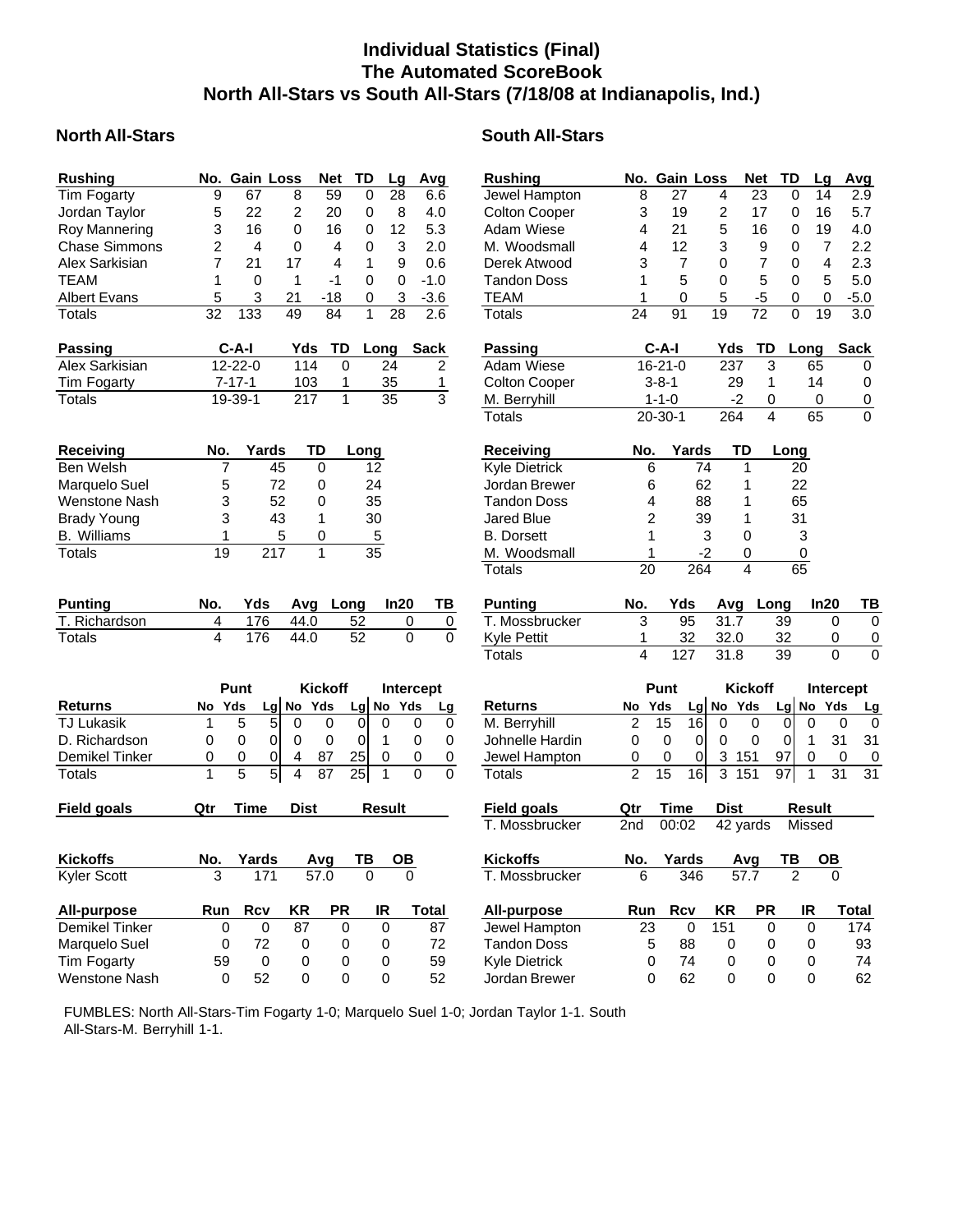#### **Defensive Statistics (Final) The Automated ScoreBook North All-Stars vs South All-Stars (7/18/08 at Indianapolis, Ind.)**

|              | ## North All-Stars | Solo            | Ast             |                 | <b>Total Sacks-Yds</b>   | <b>TFL-Yds</b>           | FF                       | FR-Yds                   | Int-Yds                  | <b>BrUp</b>                  | <b>Blks</b>              | QBH                      |
|--------------|--------------------|-----------------|-----------------|-----------------|--------------------------|--------------------------|--------------------------|--------------------------|--------------------------|------------------------------|--------------------------|--------------------------|
|              | 23 Kevin Kiermaier | $\overline{5}$  | 1               | 6               |                          |                          |                          |                          |                          |                              |                          |                          |
|              | 91 Kilo Gaines     | 4               | $\mathbf{1}$    | 5               |                          |                          |                          |                          |                          |                              |                          |                          |
|              | 51 K. Fenstermaker | 3               | 1               | 4               | $\blacksquare$           | $\blacksquare$           |                          |                          |                          |                              |                          |                          |
|              | 83 L. Zinsmaster   | $\overline{2}$  | $\overline{2}$  | $\overline{4}$  | $\blacksquare$           | $\blacksquare$           | $\blacksquare$           |                          |                          | $\overline{a}$               | $\overline{a}$           |                          |
|              | 57 Leonard Wells   | $\overline{2}$  | $\mathbf{1}$    | 3               | $\sim$                   | $1.0 - 5$                |                          |                          |                          |                              |                          |                          |
|              | 19 Demikel Tinker  | $\mathbf{1}$    | $\overline{2}$  | 3               | $\overline{\phantom{a}}$ | $\overline{\phantom{0}}$ | $\overline{\phantom{a}}$ |                          |                          | $\mathbf{1}$                 |                          |                          |
|              | 87 C. Muhlenkamp   | 0               | 3               | 3               | $\sim$                   | $\blacksquare$           | $\blacksquare$           |                          |                          | $\blacksquare$               |                          |                          |
|              | 65 Mike Palmer     | $\overline{2}$  | $\mathbf 0$     | $\overline{2}$  | $\blacksquare$           | $2.0 - 7$                | $\overline{a}$           | $\overline{\phantom{a}}$ |                          | $\blacksquare$               |                          |                          |
|              | 75 Malcolm Riley   | 2               | $\overline{0}$  | $\overline{c}$  |                          | $1.0 - 2$                | ÷,                       |                          |                          | ÷,                           |                          |                          |
|              | 97 Jeff Barker     | $\overline{2}$  | $\Omega$        | $\overline{2}$  |                          | $\overline{\phantom{0}}$ | $\blacksquare$           |                          |                          |                              |                          |                          |
|              | 15 Alston Andrews  | $\overline{2}$  | $\mathbf 0$     | 2               | ÷,                       | ÷,                       | ÷,                       |                          |                          | $\blacksquare$               |                          |                          |
|              | 53 Jordan Pirtle   | $\mathbf{1}$    | $\mathbf{1}$    | $\overline{c}$  |                          |                          | $\blacksquare$           |                          |                          |                              |                          |                          |
|              | 21 D. Richardson   | 1               | $\mathbf{1}$    | $\overline{c}$  | $\blacksquare$           | $1.0 - 2$                | $\blacksquare$           | ÷,                       | $1 - 0$                  | $\overline{2}$               | L,                       |                          |
|              | 25 Chad Sherer     | $\mathbf{1}$    | $\mathbf{1}$    | $\overline{2}$  |                          |                          |                          |                          | $\overline{\phantom{a}}$ | $\overline{\phantom{a}}$     |                          |                          |
|              | 43 Kyle Catron     | 1               | $\mathbf{1}$    | $\overline{2}$  | $\blacksquare$           | $\blacksquare$           | $\blacksquare$           | $\blacksquare$           | $\blacksquare$           | $\blacksquare$               | $\blacksquare$           |                          |
|              | 99 Jeremy Berry    | $\mathbf{1}$    | $\overline{0}$  | $\mathbf{1}$    | $\overline{\phantom{a}}$ |                          | $\blacksquare$           |                          |                          | $\mathbf{1}$                 | $\blacksquare$           |                          |
| $\mathbf{3}$ | Roy Mannering      | 1               | $\mathbf 0$     | $\mathbf 1$     | $\blacksquare$           | $\blacksquare$           | $\blacksquare$           |                          | $\overline{a}$           | $\blacksquare$               | $\blacksquare$           |                          |
|              | 29 Ben Welsh       | $\mathbf{1}$    | $\Omega$        | $\mathbf{1}$    | $\blacksquare$           |                          | $\blacksquare$           |                          |                          | $\blacksquare$               | $\blacksquare$           |                          |
|              | 27 C. Williamson   | 1               | $\mathbf 0$     | $\mathbf{1}$    | $\blacksquare$           | $\blacksquare$           | $\blacksquare$           | $1 - 0$                  | $\blacksquare$           | $\blacksquare$               | $\blacksquare$           | $\blacksquare$           |
|              | 93 Dan Manick      | $\mathbf{1}$    | $\Omega$        | $\mathbf{1}$    | $\blacksquare$           | $\overline{a}$           | $\blacksquare$           | $\blacksquare$           | $\overline{a}$           | $\blacksquare$               | $\overline{\phantom{a}}$ |                          |
|              | 55 Clint Woodward  | 0               | 1               | 1               | $\blacksquare$           | L,                       | $\overline{\phantom{a}}$ | $\overline{\phantom{a}}$ | $\blacksquare$           | $\overline{\phantom{a}}$     | $\overline{\phantom{a}}$ | $\blacksquare$           |
|              | <b>Totals</b>      | $\overline{34}$ | 16              | $\overline{50}$ | $0 - 0$                  | $5.0 - 16$               | $\mathbf 0$              | $1 - 0$                  | $1 - 0$                  | 5                            | 0                        | $\overline{0}$           |
|              |                    |                 |                 |                 |                          |                          |                          |                          |                          |                              |                          |                          |
|              | ## South All-Stars | Solo            | Ast             | <b>Total</b>    | Sacks-Yds                | <b>TFL-Yds</b>           | FF                       | FR-Yds                   | Int-Yds                  | <b>BrUp</b>                  | <b>Blks</b>              | QBH                      |
|              | 38 Jay Weddle      | 5               | 3               | 8               | $\blacksquare$           | $2.0 - 4$                | ÷,                       |                          |                          | 1                            |                          |                          |
|              | 30 Robert Martin   | 5               | 3               | 8               | $\blacksquare$           | $0.5 - 2$                | $\overline{\phantom{a}}$ |                          |                          | $\mathbf{1}$                 |                          |                          |
|              | 46 Chris Carlino   | 3               | 4               | $\overline{7}$  | $\blacksquare$           | ÷,                       | ÷,                       |                          |                          |                              |                          |                          |
|              | 96 Brian Hickman   | 3               | $\overline{2}$  | 5               | $\blacksquare$           | $1.0 - 6$                | $\blacksquare$           |                          |                          | $\overline{\phantom{a}}$     | $\blacksquare$           |                          |
|              | 32 C. O'Bannon     | $\overline{c}$  | 3               | 5               | $1 - 8$                  | $2.0 - 14$               | $\blacksquare$           | $\overline{a}$           | $\overline{a}$           | $\blacksquare$               | $\blacksquare$           |                          |
|              | 34 Trey Smith      | $\overline{2}$  | $\overline{2}$  | $\overline{4}$  | $\blacksquare$           | $\overline{\phantom{a}}$ | $\blacksquare$           | $\overline{\phantom{a}}$ | $\overline{a}$           | $\overline{a}$               |                          |                          |
| 8            | Johnelle Hardin    | $\overline{2}$  | $\overline{2}$  | 4               | $\blacksquare$           |                          |                          |                          | $1 - 31$                 | ÷,                           |                          |                          |
|              | 40 C.J. Cook       | $\overline{2}$  | $\overline{2}$  | $\overline{4}$  |                          |                          | $\overline{\phantom{0}}$ |                          | $\blacksquare$           | $\blacksquare$               |                          |                          |
|              | 56 Robert Maci     | $\overline{c}$  | $\mathbf{1}$    | 3               | $1 - 11$                 | $2.0 - 13$               | $\overline{a}$           |                          |                          | $\blacksquare$               |                          |                          |
|              | 14 Bo Gibson       | $\mathbf{1}$    | $\overline{2}$  | 3               | $\overline{\phantom{a}}$ | $\blacksquare$           | $\overline{\phantom{a}}$ |                          | $\overline{\phantom{a}}$ | $\blacksquare$               | $\overline{\phantom{a}}$ |                          |
|              | 22 M. Berryhill    | 1               | $\mathbf{1}$    | $\overline{2}$  | $\mathbf{r}$             |                          |                          |                          |                          | 1                            | $\blacksquare$           |                          |
|              | 90 Craig Austin    | $\mathbf{1}$    | $\mathbf 0$     | $\mathbf{1}$    | $1 - 6$                  | $1.0 - 6$                | $\overline{\phantom{a}}$ |                          |                          | $\overline{\phantom{a}}$     |                          |                          |
|              | 54 Brian Hoyer     | $\mathbf 0$     | $\mathbf{1}$    | $\mathbf{1}$    | $\overline{a}$           | $\overline{a}$           | $\blacksquare$           | $\blacksquare$           | $\blacksquare$           | $\blacksquare$               | $\blacksquare$           |                          |
|              | 98 Zach Hall       | $\overline{0}$  | $\mathbf{1}$    | $\mathbf{1}$    | $\overline{\phantom{a}}$ | $0.5 - 4$                | $\blacksquare$           |                          |                          | $\qquad \qquad \blacksquare$ |                          |                          |
|              | 24 M. Woodsmall    | 0               | $\mathbf{1}$    | $\mathbf 1$     | $\mathbf{r}$             |                          | $\blacksquare$           | $\overline{a}$           | $\overline{a}$           | $\blacksquare$               | $\blacksquare$           | $\blacksquare$           |
|              | 94 Nick Sliger     | 0               | $\mathbf{1}$    | $\mathbf{1}$    | $\overline{\phantom{a}}$ |                          |                          |                          |                          |                              |                          | $\overline{\phantom{a}}$ |
|              | 36 A. Vondersaar   | 0               | 1               | $\mathbf{1}$    | $\blacksquare$           |                          | $\blacksquare$           | $1 - 0$                  |                          | $\blacksquare$               | $\blacksquare$           | $\blacksquare$           |
|              | Totals             | $\overline{29}$ | $\overline{30}$ | $\overline{59}$ | $3 - 25$                 | $9.0 - 49$               | 0                        | $1-0$                    | $1 - 31$                 | 6                            | 0                        | $\mathsf 0$              |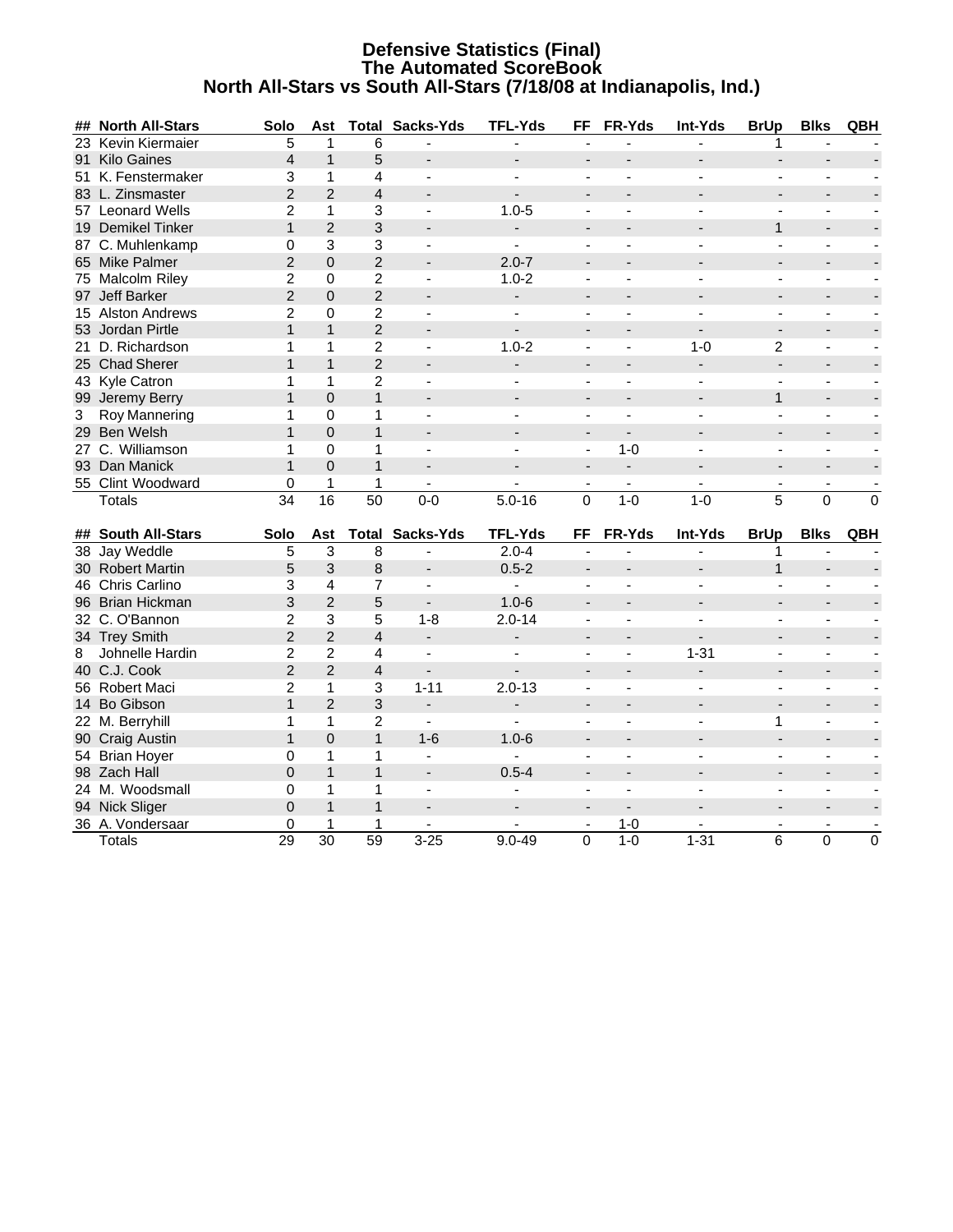### **Quickie Statistics (Halftime) North All-Stars vs South All-Stars (7/18/08 at Indianapolis, Ind.)**

|                                   | <b>NORTH</b>  | <b>SOUTH</b>  |
|-----------------------------------|---------------|---------------|
| Score                             | 14            | 21            |
| <b>FIRST DOWNS</b>                | 10            | 9             |
| <b>RUSHES-YARDS (NET)</b>         | 12-45         | $11 - 26$     |
| <b>PASSING YDS (NET)</b>          | 148           | 167           |
| Passes Att-Comp-Int               | $23 - 14 - 0$ | $17 - 11 - 0$ |
| <b>TOTAL OFFENSE PLAYS-YARDS</b>  | 35-193        | 28-193        |
| Fumble Returns-Yards              | 0-0           | 0-0           |
| <b>Punt Returns-Yards</b>         | $1 - 5$       | $1 - 16$      |
| Kickoff Returns-Yards             | $2 - 41$      | $3 - 151$     |
| <b>Interception Returns-Yards</b> | $0 - 0$       | $0 - 0$       |
| Punts (Number-Avg)                | $3 - 47.0$    | $3 - 32.0$    |
| Fumbles-Lost                      | $1 - 0$       | $0-0$         |
| Penalties-Yards                   | 4-35          | $3 - 15$      |
| <b>Possession Time</b>            | 12:39         | 11:21         |
| <b>Third-Down Conversions</b>     | 4 of 8        | $2$ of 6      |
| <b>Fourth-Down Conversions</b>    | 0 of 1        | 1 of 1        |
| Red-Zone Scores-Chances           | 1-1           | 1-1           |

#### **North All-Stars North All-Stars South All-Stars**

| <b>Rushing</b>        |                     | No. Gain Loss                                                  | <b>Net</b>      | TD              | Lg              | Avg         | <b>Rushing</b>                                                                  |                | No. Gain Loss   |              | <b>Net</b><br>TD            | Lq             | Avg            |
|-----------------------|---------------------|----------------------------------------------------------------|-----------------|-----------------|-----------------|-------------|---------------------------------------------------------------------------------|----------------|-----------------|--------------|-----------------------------|----------------|----------------|
| Tim Fogarty           | 5                   | 34<br>0                                                        | $\overline{34}$ | $\Omega$        | $\overline{12}$ | 6.8         | Adam Wiese                                                                      |                | 19              | $\mathbf{0}$ | $\overline{19}$<br>$\Omega$ | 19             | 19.0           |
| Roy Mannering         | 3                   | 16<br>0                                                        | 16              | 0               | 12              | 5.3         | <b>Tandon Doss</b>                                                              | 1              | 5               | 0            | 5<br>0                      | 5              | 5.0            |
| <b>Albert Evans</b>   | 1                   | 3<br>0                                                         | 3               | 0               | 3               | 3.0         | Jewel Hampton                                                                   | 4              | 8               | 4            | 4<br>0                      | 5              | 1.0            |
| <b>TEAM</b>           |                     | 0<br>1                                                         | $-1$            | $\Omega$        | $\Omega$        | $-1.0$      | M. Woodsmall                                                                    | 1              | $\overline{c}$  | $\Omega$     | $\overline{2}$<br>$\Omega$  | $\overline{2}$ | 2.0            |
| Passing               | $C-A-I$             |                                                                | Yds             | TD<br>Long      |                 | <b>Sack</b> | <b>Passing</b>                                                                  | $C-A-I$        |                 | Yds          | TD<br>Long                  |                | <b>Sack</b>    |
| <b>Alex Sarkisian</b> | $9 - 14 - 0$        |                                                                | 60              | 0               | 12              | 1.          | Adam Wiese                                                                      | $10 - 14 - 0$  |                 | 159          | $\overline{2}$              | 65             | 0              |
| Tim Fogarty           | $5 - 9 - 0$         |                                                                | 88              | 1               | 35              | 0           | <b>Colton Cooper</b>                                                            | $1 - 3 - 0$    |                 | 8            | 0                           | 8              | $\mathbf 0$    |
| Receiving             | No.                 | Yards                                                          | TD              | Long            |                 |             | Receiving                                                                       | No.            | Yards           | <b>TD</b>    | Long                        |                |                |
| <b>Ben Welsh</b>      | 7                   | 45                                                             | $\mathbf 0$     | 12              |                 |             | Jordan Brewer                                                                   | 6              | 62              | 1            | 22                          |                |                |
| <b>Wenstone Nash</b>  | 2                   | 45                                                             | 0               | 35              |                 |             | <b>Tandon Doss</b>                                                              | 3              | 79              | 1            | 65                          |                |                |
| <b>Brady Young</b>    | 2                   | 35                                                             | 1               | 30              |                 |             | <b>Kyle Dietrick</b>                                                            | 1              | 18              | 0            | 18                          |                |                |
| Marquelo Suel         | $\overline{2}$      | 18                                                             | 0               | 10              |                 |             | <b>Jared Blue</b>                                                               | 1              | 8               | 0            | 8                           |                |                |
| <b>Punting</b>        | No.                 | Yds                                                            | Avg Long        |                 | In20            | TВ          | <b>Punting</b>                                                                  | No.            | Yds             | Avg Long     |                             | In20           | TB             |
| T. Richardson         | 3                   | 141                                                            | 47.0            | 52              | $\Omega$        | $\Omega$    | T. Mossbrucker                                                                  | $\overline{2}$ | 64              | 32.0         | 39                          | 0              | $\overline{0}$ |
|                       |                     |                                                                |                 |                 |                 |             | Kyle Pettit                                                                     | 1              | 32              | 32.0         | 32                          | $\mathbf 0$    | $\mathbf 0$    |
| <b>Punt Returns</b>   | No.                 | Yards                                                          | TD              | Long            |                 |             | <b>Punt Returns</b>                                                             | No.            | Yards           | TD           | Long                        |                |                |
| <b>TJ Lukasik</b>     |                     | 5                                                              | $\Omega$        |                 |                 |             | M. Berryhill                                                                    |                | $\overline{16}$ | $\Omega$     | 16                          |                |                |
| <b>Kick Returns</b>   | No.                 | Yards                                                          | TD              | Long            |                 |             | <b>Kick Returns</b>                                                             | No.            | Yards           | <b>TD</b>    | Long                        |                |                |
| <b>Demikel Tinker</b> | ヮ                   | $\overline{41}$                                                | $\overline{0}$  | $\overline{25}$ |                 |             | <b>Jewel Hampton</b>                                                            | 3              | 151             |              | $\overline{97}$             |                |                |
| <b>Tackles</b>        | UA-A                | <b>Total</b>                                                   | <b>Sacks</b>    |                 | TFL             |             | <b>Tackles</b>                                                                  | UA-A           | <b>Total</b>    |              | <b>Sacks</b>                | TFL            |                |
| Kevin Kiermaier       | $4 - 1$             | $\overline{5}$                                                 |                 | 0               | 0.0             |             | Jay Weddle                                                                      | $3 - 1$        |                 | 4            | 0                           | 1.0            |                |
| L. Zinsmaster         | $2 - 2$             | 4                                                              |                 | 0               | 0.0             |             | C.J. Cook                                                                       | $2 - 2$        |                 | 4            | 0                           | 0.0            |                |
| Demikel Tinker        | $1 - 2$             | 3                                                              |                 | 0               | 0.0             |             | <b>Robert Martin</b>                                                            | $2 - 2$        |                 | 4            | 0                           | 0.0            |                |
| <b>Malcolm Riley</b>  | $2 - 0$             | $\overline{2}$                                                 |                 | $\Omega$        | 1.0             |             | Brian Hickman                                                                   | $2 - 1$        |                 | 3            | $\Omega$                    | 0.0            |                |
| Time<br>Qtr           | <b>Scoring Play</b> |                                                                |                 |                 |                 |             |                                                                                 |                |                 |              |                             | V-H            |                |
| 11:45<br>1st          |                     |                                                                |                 |                 |                 |             | SOUTH - Tandon Doss 65 yd pass from Adam Wiese (T. Mossbrucker kick), 1-65 0:15 |                |                 |              |                             | $0 - 7$        |                |
| 07:19                 |                     | NORTH - Alex Sarkisian 4 yd run (Kyler Scott kick), 13-73 4:20 |                 |                 |                 |             |                                                                                 |                |                 |              |                             | $7 - 7$        |                |
| 07:07                 |                     |                                                                |                 |                 |                 |             | SOUTH - Jewel Hampton 97 yd kickoff return (T. Mossbrucker kick)                |                |                 |              |                             | $7 - 14$       |                |
| 09:15<br>2nd          |                     |                                                                |                 |                 |                 |             | NORTH - Brady Young 30 yd pass from Tim Fogarty (Kyler Scott kick), 3-68 1:09   |                |                 |              |                             | $14 - 14$      |                |
|                       |                     |                                                                |                 |                 |                 |             |                                                                                 |                |                 |              |                             |                |                |

05:13 SOUTH - Jordan Brewer 22 yd pass from Adam Wiese (T. Mossbrucker kick), 11-75 3:58 14 - 21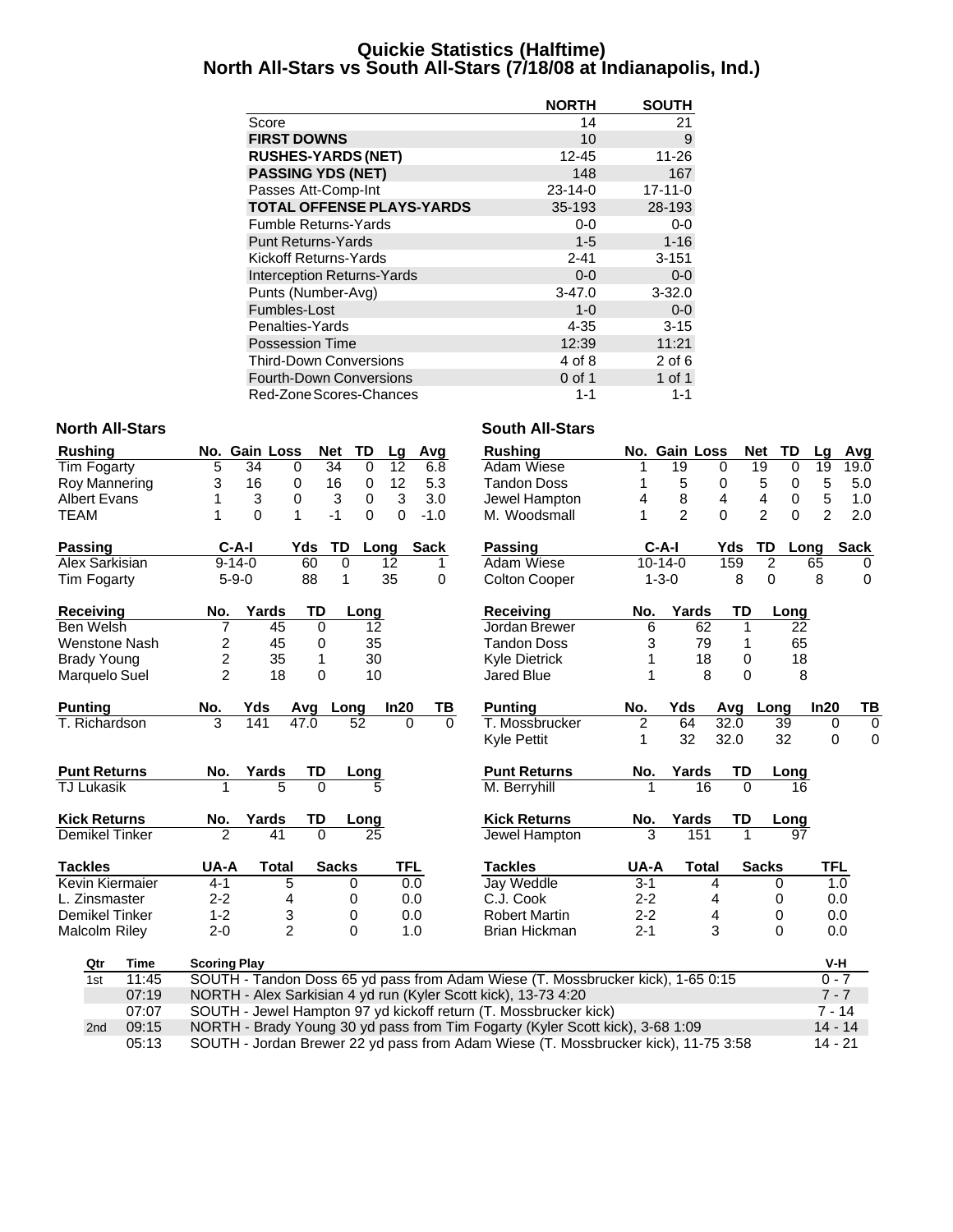## **Play-by-Play Summary (2nd quarter) North All-Stars vs South All-Stars (7/18/08 at Indianapolis, Ind.)**

| 4-9     | North 22                      |          | Start of 2nd quarter, clock 12:00.                                                                                                                             |                 |
|---------|-------------------------------|----------|----------------------------------------------------------------------------------------------------------------------------------------------------------------|-----------------|
| 4-9     | North 22                      |          | T. Richardson punt 52 yards to the SOUTH26, downed.                                                                                                            |                 |
|         |                               |          | 3 plays, 1 yard, 1:43                                                                                                                                          |                 |
|         |                               |          | SOUTH ALL-STARS drive start at 11:48.                                                                                                                          |                 |
|         | 1-10 South 26<br>2-2 South 34 |          | Colton Cooper pass complete to Jared Blue for 8 yards to the SOUTH34 (Alston Andrews).<br>Colton Cooper pass incomplete to B. Dorsett (D. Richardson).         |                 |
|         | 3-2 South 34                  |          | Derek Atwood rush for no gain to the SOUTH34 (Malcolm Riley).                                                                                                  |                 |
|         | 4-2 South 34                  |          | T. Mossbrucker punt 39 yards to the NORTH27, TJ Lukasik return 5 yards to the NORTH32 (M.                                                                      |                 |
|         |                               |          | Woodsmall; Trey Smith).                                                                                                                                        |                 |
|         |                               |          | 3 plays, 8 yards, 1:24                                                                                                                                         |                 |
|         |                               |          | NORTH ALL-STARS drive start at 10:24.                                                                                                                          |                 |
|         | 1-10 North 32                 |          | Tim Fogarty pass complete to Wenstone Nash for 35 yards to the SOUTH33, 1ST DOWN NORTH                                                                         | P7              |
|         |                               |          | (Johnelle Hardin; Bo Gibson).                                                                                                                                  |                 |
|         | 1-10 South 33                 |          | Albert Evans rush for 3 yards to the SOUTH30 (Robert Martin; C. O'Bannon).                                                                                     |                 |
|         | 2-7 South 30                  |          | Tim Fogarty pass complete to Brady Young for 30 yards to the SOUTH0, 1ST DOWN NORTH,                                                                           | P8              |
|         |                               |          | TOUCHDOWN, clock 09:15.                                                                                                                                        |                 |
|         |                               |          | South All-Stars 14, North All-Stars 14                                                                                                                         |                 |
|         |                               |          | Kyler Scott kick attempt good.<br>3 plays, 68 yards, 1:09                                                                                                      |                 |
|         |                               |          | Kyler Scott kickoff 55 yards to the SOUTH5, Jewel Hampton return 20 yards to the SOUTH25                                                                       |                 |
|         |                               |          | (Chad Sherer).                                                                                                                                                 |                 |
|         |                               |          | SOUTH ALL-STARS drive start at 09:11.                                                                                                                          |                 |
|         | 1-10 South 25                 |          | Adam Wiese pass incomplete to Luke Floyd (Jeremy Berry).                                                                                                       |                 |
|         | 2-10 South 25                 |          | PENALTY SOUTH false start 5 yards to the SOUTH20.                                                                                                              |                 |
|         | 2-15 South 20                 |          | Adam Wiese pass complete to Jordan Brewer for 6 yards to the SOUTH26 (Kevin Kiermaier).                                                                        |                 |
|         | 3-9                           | South 26 | Adam Wiese pass complete to Jordan Brewer for 8 yards to the SOUTH34 (Kevin Kiermaier).                                                                        |                 |
|         | 4-1                           | South 34 | Jewel Hampton rush for 2 yards to the SOUTH36, 1ST DOWN SOUTH (Leonard Wells; C.                                                                               | R <sub>3</sub>  |
|         |                               |          | Muhlenkamp).                                                                                                                                                   |                 |
|         | 1-10 South 36                 |          | Adam Wiese pass complete to Jordan Brewer for 8 yards to the SOUTH44 (L. Zinsmaster).                                                                          |                 |
|         | 2-2 South 44                  |          | M. Woodsmall rush for 2 yards to the SOUTH46, 1ST DOWN SOUTH (Kilo Gaines).                                                                                    | R4              |
|         | 1-10 South 46                 |          | Adam Wiese pass incomplete to Tandon Doss.                                                                                                                     |                 |
|         | 2-10 South 46<br>3-7 South 49 |          | Colton Cooper rush for 3 yards to the SOUTH49 (K. Fenstermaker;L. Zinsmaster).<br>Adam Wiese rush for 19 yards to the NORTH32, 1ST DOWN SOUTH (L. Zinsmaster). | R <sub>5</sub>  |
|         | 1-10 North 32                 |          | PENALTY NORTH personal foul 15 yards to the NORTH17, 1ST DOWN SOUTH.                                                                                           | X6              |
|         | 1-10 North 17                 |          | TEAM rush for loss of 5 yards to the NORTH22.                                                                                                                  |                 |
|         | 2-15 North 22                 |          | Adam Wiese pass complete to Jordan Brewer for 22 yards to the NORTH0, 1ST DOWN SOUTH,                                                                          | P7              |
|         |                               |          |                                                                                                                                                                |                 |
|         |                               |          | TOUCHDOWN, clock 05:13.                                                                                                                                        |                 |
|         |                               |          | South All-Stars 21, North All-Stars 14                                                                                                                         |                 |
|         |                               |          | T. Mossbrucker kick attempt good.                                                                                                                              |                 |
|         |                               |          | 11 plays, 75 yards, 3:58                                                                                                                                       |                 |
|         |                               |          | T. Mossbrucker kickoff 60 yards to the NORTH0, touchback.                                                                                                      |                 |
|         |                               |          | <b>NORTH ALL-STARS drive start at 05:13.</b>                                                                                                                   |                 |
|         | 1-10 North 20                 |          | Alex Sarkisian pass complete to Ben Welsh for 6 yards to the NORTH26 (Chris Carlino).                                                                          |                 |
|         | 2-4 North 26                  |          | Alex Sarkisian sacked for loss of 11 yards to the NORTH15 (Robert Maci).                                                                                       |                 |
|         | 3-15 North 15                 |          | Alex Sarkisian pass incomplete to Ben Welsh, dropped pass.                                                                                                     |                 |
|         | 4-15 North 15                 |          | T. Richardson punt 43 yards to the SOUTH42, fair catch by M. Berryhill, PENALTY SOUTH                                                                          |                 |
|         |                               |          | roughing the kicker declined.                                                                                                                                  |                 |
|         |                               |          | 3 plays, minus 5 yards, 1:39<br>SOUTH ALL-STARS drive start at 03:34.                                                                                          |                 |
|         | 1-10 South 42                 |          | Jewel Hampton rush for 1 yard to the SOUTH43 (C. Muhlenkamp; Jordan Pirtle).                                                                                   |                 |
|         | 2-9                           | South 43 | Colton Cooper pass incomplete to B. Dorsett.                                                                                                                   |                 |
|         | 3-9                           | South 43 | Colton Cooper rush for loss of 2 yards to the SOUTH41 (Malcolm Riley).                                                                                         |                 |
|         | 4-11 South 41                 |          | T. Mossbrucker punt 25 yards to the NORTH34, out-of-bounds.                                                                                                    |                 |
|         |                               |          | 3 plays, minus 1 yard, 1:26                                                                                                                                    |                 |
|         |                               |          | NORTH ALL-STARS drive start at 02:08.                                                                                                                          |                 |
|         | 1-10 North 34                 |          | Tim Fogarty rush for 12 yards to the NORTH46, 1ST DOWN NORTH, out-of-bounds (Jay Weddle).                                                                      | R <sub>9</sub>  |
|         | 1-10 North 46                 |          | Tim Fogarty pass incomplete to Marquelo Suel.                                                                                                                  |                 |
|         | 2-10 North 46                 |          | Tim Fogarty rush to the SOUTH45, fumble by Tim Fogarty recovered by NORTH Tim Fogarty at                                                                       |                 |
|         |                               |          | SOUTH46.                                                                                                                                                       |                 |
| $3-2$   | South 46                      |          | Tim Fogarty rush for 3 yards to the SOUTH43, 1ST DOWN NORTH (C.J. Cook).                                                                                       | R <sub>10</sub> |
|         | 1-10 South 43                 |          | Timeout North All-Stars, clock 01:17.                                                                                                                          |                 |
| 2-5     | 1-10 South 43<br>South 38     |          | Tim Fogarty rush for 5 yards to the SOUTH38.<br>Tim Fogarty pass incomplete to Wenstone Nash, dropped pass.                                                    |                 |
| $3 - 5$ | South 38                      |          | PENALTY NORTH false start 5 yards to the SOUTH43.                                                                                                              |                 |
|         | 3-10 South 43                 |          | Tim Fogarty rush for 6 yards to the SOUTH37, out-of-bounds (Robert Martin).                                                                                    |                 |
| 4-4     | South 37                      |          | PENALTY NORTH delay of game 5 yards to the SOUTH42.                                                                                                            |                 |
| 4-9     | South 42                      |          | Timeout North All-Stars, clock 00:43.                                                                                                                          |                 |
| 4-9     | South 42                      |          | Tim Fogarty pass incomplete to B. Williams (M. Berryhill).<br>8 plays, 24 yards, 1:30                                                                          |                 |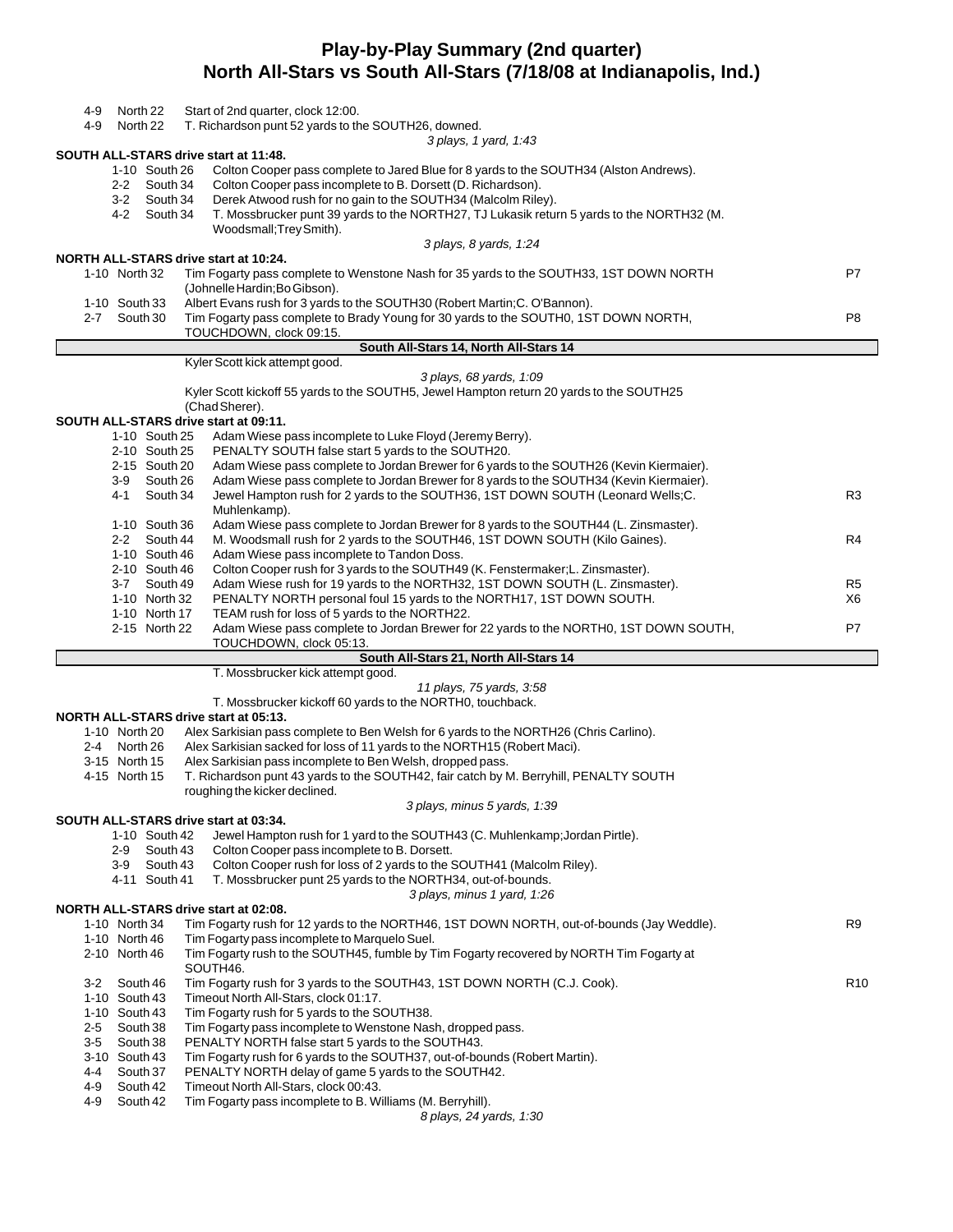# *Play-by-Play Summary (2nd quarter) North All-Stars vs South All-Stars (7/18/08 at Indianapolis, Ind.)*

#### **SOUTH ALL-STARS drive start at 00:38.**

|     | 1-10 South 42 | Adam Wiese pass incomplete to Tandon Doss (Demikel Tinker).                                                |                |
|-----|---------------|------------------------------------------------------------------------------------------------------------|----------------|
|     | 2-10 South 42 | Adam Wiese pass complete to Tandon Doss for 9 yards to the NORTH49 (Kilo Gaines).                          |                |
| 3-1 | North 49      | Timeout South All-Stars, clock 00:24.                                                                      |                |
| 3-1 | North 49      | PENALTY SOUTH false start 5 yards to the SOUTH46.                                                          |                |
| 3-6 | South 46      | Adam Wiese pass complete to Jordan Brewer for 11 yards to the NORTH43, 1ST DOWN SOUTH<br>(DemikelTinker).  | P <sub>8</sub> |
|     | 1-10 North 43 | Adam Wiese pass complete to Kyle Dietrick for 18 yards to the NORTH25, 1ST DOWN SOUTH<br>(KevinKiermaier). | P <sub>9</sub> |
|     | 1-10 North 25 | Timeout South All-Stars, clock 00:13.                                                                      |                |
|     | 1-10 North 25 | Adam Wiese pass incomplete to Kyle Dietrick (Kevin Kiermaier).                                             |                |
|     | 2-10 North 25 | T. Mossbrucker field goal attempt from 42 MISSED - wide right, spot at NORTH20, clock                      |                |
|     |               | 00:02.                                                                                                     |                |
|     |               | 6 plays, 33 yards, 0:00                                                                                    |                |
|     |               | $\Omega$ Noth $\Omega$                                                                                     |                |

1-10 North 20 TEAM rush for loss of 1 yard to the NORTH19. End of half, clock 00:00.

*1 play, minus 1 yard, 0:00*

|                        |       | <b>1st Downs</b> |  | <b>Conversions</b> |         |     |         |             |                  |
|------------------------|-------|------------------|--|--------------------|---------|-----|---------|-------------|------------------|
| <b>Quarter Summary</b> | Score | Poss             |  |                    | 3rd     | 4th | Rushina | Passing     | <b>Penalties</b> |
| North All-Stars        |       | 04:30            |  | 6                  | 0-0     | 0-0 | 12-45   | 14-23-0-148 | $1 - 10$         |
| South All-Stars        |       | 06:52            |  |                    | $0 - 0$ | 0-0 | 11-26   | 11-17-0-167 | $1 - 5$          |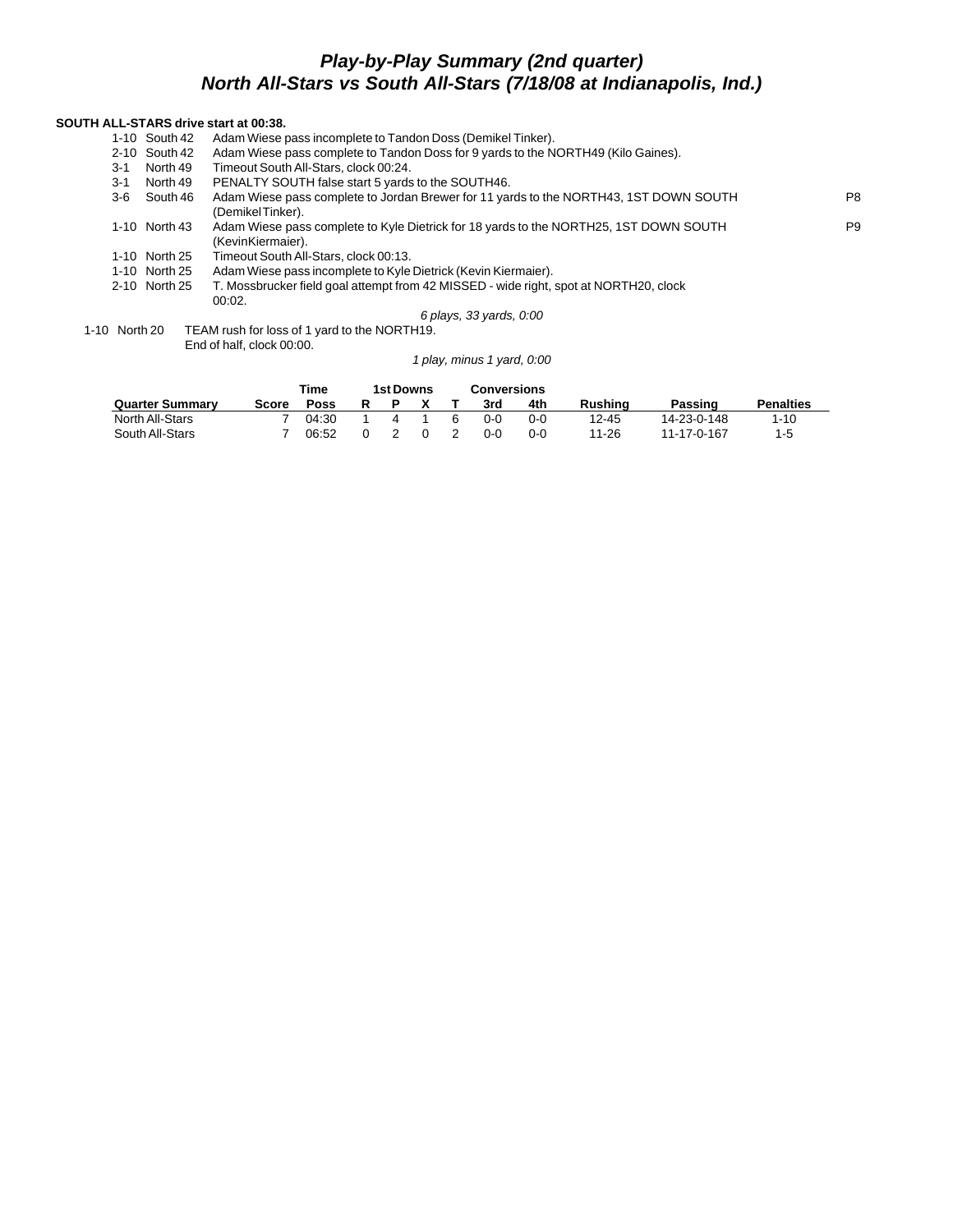## **Play-by-Play Summary (1st quarter) North All-Stars vs South All-Stars (7/18/08 at Indianapolis, Ind.)**

|         |                                | North won and deferred, South will receive                                                                                                                                         |                |
|---------|--------------------------------|------------------------------------------------------------------------------------------------------------------------------------------------------------------------------------|----------------|
|         | 1-10 North 40                  | NORTH ball on NORTH40.                                                                                                                                                             |                |
|         |                                | Kyler Scott kickoff 59 yards to the SOUTH1, Jewel Hampton return 34 yards to the SOUTH35<br>(KevinKiermaier).                                                                      |                |
|         | 1-10 South 35                  | Adam Wiese pass complete to Tandon Doss for 65 yards to the NORTH0, 1ST DOWN SOUTH,<br>TOUCHDOWN, clock 11:45.                                                                     | P <sub>1</sub> |
|         |                                | South All-Stars 7, North All-Stars 0                                                                                                                                               |                |
|         |                                | T. Mossbrucker kick attempt good.                                                                                                                                                  |                |
|         |                                | 1 play, 65 yards, 0:15                                                                                                                                                             |                |
|         |                                | T. Mossbrucker kickoff 58 yards to the NORTH2, Demikel Tinker return 25 yards to the<br>NORTH27, out-of-bounds.                                                                    |                |
|         |                                | NORTH ALL-STARS drive start at 11:39.                                                                                                                                              |                |
|         | 1-10 North 27<br>2-10 North 27 | Alex Sarkisian pass incomplete to Brady Young (Drew Pearson).<br>Alex Sarkisian pass complete to Ben Welsh for 7 yards to the NORTH34 (M. Berryhill).                              |                |
| $3 - 3$ | North 34                       | Alex Sarkisian pass complete to Ben Welsh for 12 yards to the NORTH46, 1ST DOWN NORTH                                                                                              | P1             |
|         |                                | $(C.J. Cook)$ .                                                                                                                                                                    |                |
|         | 1-10 North 46                  | Alex Sarkisian pass complete to Ben Welsh for 9 yards to the SOUTH45 (Trey Smith).                                                                                                 |                |
| 2-1     | South 45                       | Roy Mannering rush for 12 yards to the SOUTH33, 1ST DOWN NORTH (C.J. Cook; Jay Weddle).                                                                                            | R <sub>2</sub> |
|         | 1-10 South 33                  | Alex Sarkisian pass complete to Brady Young for 5 yards to the SOUTH28 (Jay Weddle).                                                                                               |                |
| $2 - 5$ | South 28                       | Roy Mannering rush for 1 yard to the SOUTH27 (Robert Maci; Brian Hickman).                                                                                                         |                |
| 3-4     | South 27                       | Alex Sarkisian pass complete to Marquelo Suel for 10 yards to the SOUTH17, 1ST DOWN NORTH<br>(Chris Carlino).                                                                      | P3             |
|         | 1-10 South 17                  | Alex Sarkisian pass incomplete to Marquelo Suel.                                                                                                                                   |                |
|         | 2-10 South 17                  | Alex Sarkisian pass complete to Ben Welsh for 10 yards to the SOUTH7, 1ST DOWN NORTH,                                                                                              | P4             |
|         |                                | out-of-bounds.                                                                                                                                                                     |                |
|         | 1-G South 07                   | Roy Mannering rush for 3 yards to the SOUTH4 (Brian Hickman).                                                                                                                      |                |
|         | 2-G South 04                   | Alex Sarkisian pass incomplete to B. Williams (Jay Weddle).                                                                                                                        |                |
|         | 3-G South 04                   | Alex Sarkisian rush for 4 yards to the SOUTH0, TOUCHDOWN, clock 07:19.                                                                                                             |                |
|         |                                | South All-Stars 7, North All-Stars 7                                                                                                                                               |                |
|         |                                | Kyler Scott kick attempt good.<br>13 plays, 73 yards, 4:32                                                                                                                         |                |
|         |                                | Kyler Scott kickoff 57 yards to the SOUTH3, Jewel Hampton return 97 yards to the NORTH0,                                                                                           |                |
|         |                                | TOUCHDOWN, clock 07:07.                                                                                                                                                            |                |
|         |                                | South All-Stars 14, North All-Stars 7                                                                                                                                              |                |
|         |                                | T. Mossbrucker kick attempt good.                                                                                                                                                  |                |
|         |                                | $0$ plays, $0$ yards, $0:12$                                                                                                                                                       |                |
|         |                                | T. Mossbrucker kickoff 53 yards to the NORTH7, Demikel Tinker return 16 yards to the                                                                                               |                |
|         |                                |                                                                                                                                                                                    |                |
|         |                                | NORTH23 (M. Berryhill; C.J. Cook).                                                                                                                                                 |                |
|         |                                | NORTH ALL-STARS drive start at 07:01.                                                                                                                                              |                |
|         | 1-10 North 23                  | Tim Fogarty pass complete to Marquelo Suel for 8 yards to the NORTH31 (Johnelle Hardin).                                                                                           | P5             |
|         | 2-2 North 31                   | Tim Fogarty pass complete to B. Williams for 5 yards to the NORTH36, 1ST DOWN NORTH<br>(RobertMartin).                                                                             |                |
|         | 1-10 North 36                  | Tim Fogarty rush for 4 yards to the NORTH40 (Craig Austin), PENALTY NORTH personal foul                                                                                            | X6             |
|         |                                | 10 yards to the NORTH26, 1ST DOWN NORTH, NO PLAY.                                                                                                                                  |                |
|         | 1-10 North 26                  | 1st and 20.                                                                                                                                                                        |                |
|         | 1-20 North 26                  | Tim Fogarty pass incomplete to Wenstone Nash (Robert Martin).                                                                                                                      |                |
|         | 2-20 North 26                  | 3rd and 20.                                                                                                                                                                        |                |
|         | 3-20 North 26                  | Tim Fogarty pass complete to Wenstone Nash for 10 yards to the NORTH36 (Robert Martin; Bo                                                                                          |                |
|         |                                | Gibson), PENALTY NORTH offside declined.                                                                                                                                           |                |
|         | 4-10 North 36                  | T. Richardson punt 46 yards to the SOUTH18, M. Berryhill return 16 yards to the SOUTH34                                                                                            |                |
|         |                                | (Kyle Catron; L. Zinsmaster).<br>4 plays, 13 yards, 2:04                                                                                                                           |                |
|         |                                | SOUTH ALL-STARS drive start at 04:57.                                                                                                                                              |                |
|         | 1-10 South 34                  | Jewel Hampton rush for 5 yards to the SOUTH39 (Demikel Tinker; Chad Sherer).                                                                                                       |                |
|         | South 39<br>$2 - 5$            | Adam Wiese pass complete to Tandon Doss for 5 yards to the SOUTH44, 1ST DOWN SOUTH (K.                                                                                             | P2             |
|         |                                | Fenstermaker).                                                                                                                                                                     |                |
|         | 1-10 South 44                  | PENALTY SOUTH false start 5 yards to the SOUTH39.                                                                                                                                  |                |
|         | 1-15 South 39                  | Tandon Doss rush for 5 yards to the SOUTH44 (Leonard Wells).                                                                                                                       |                |
|         | 2-10 South 44                  | Adam Wiese pass complete to Jordan Brewer for 7 yards to the NORTH49 (Demikel                                                                                                      |                |
|         | 3-3<br>North 49                | Tinker;KevinKiermaier).                                                                                                                                                            |                |
|         | 4-7<br>South 47                | Jewel Hampton rush for loss of 4 yards to the SOUTH47 (Mike Palmer).<br>Kyle Pettit punt 32 yards to the NORTH21, out-of-bounds.                                                   |                |
|         |                                | 5 plays, 13 yards, 3:26                                                                                                                                                            |                |
|         |                                | NORTH ALL-STARS drive start at 01:31.                                                                                                                                              |                |
|         | 1-10 North 21                  | Alex Sarkisian pass incomplete to Marquelo Suel.                                                                                                                                   |                |
| 3-8     | 2-10 North 21<br>North 23      | Alex Sarkisian pass complete to Ben Welsh for 2 yards to the NORTH23 (Brian Hickman).<br>Alex Sarkisian pass complete to Ben Welsh for loss of 1 yard to the NORTH22 (Jay Weddle). |                |

**END OF 1st QUARTER: South All-Stars 14, North All-Stars 7**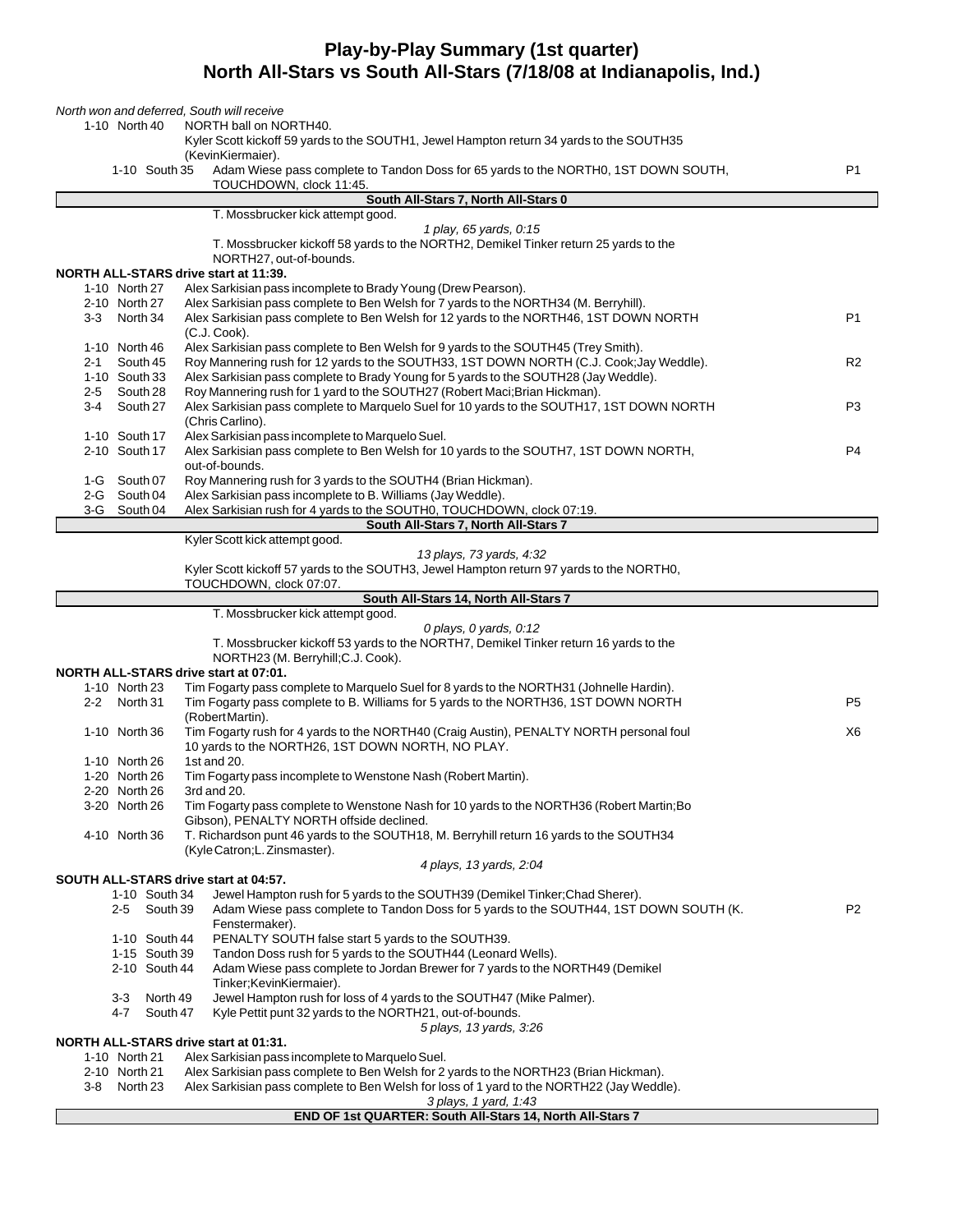# **Play-by-Play Summary (1st quarter) North All-Stars vs South All-Stars (7/18/08 at Indianapolis, Ind.)**

|                        | Time  | <b>1st Downs</b> |  | <b>Conversions</b> |         |     |         |         |                  |
|------------------------|-------|------------------|--|--------------------|---------|-----|---------|---------|------------------|
| <b>Quarter Summary</b> | Score | <b>Poss</b>      |  |                    | 3rd     | 4th | Rushina | Passing | <b>Penalties</b> |
| North All-Stars        |       | 08:19            |  |                    | $3 - 4$ | 0-0 | 0-0     | 0-0-0-0 | $1 - 10$         |
| South All-Stars        | 14    | 03:41            |  |                    | 0-1     | 0-0 | 0-0     | 0-0-0-0 | $1 - 5$          |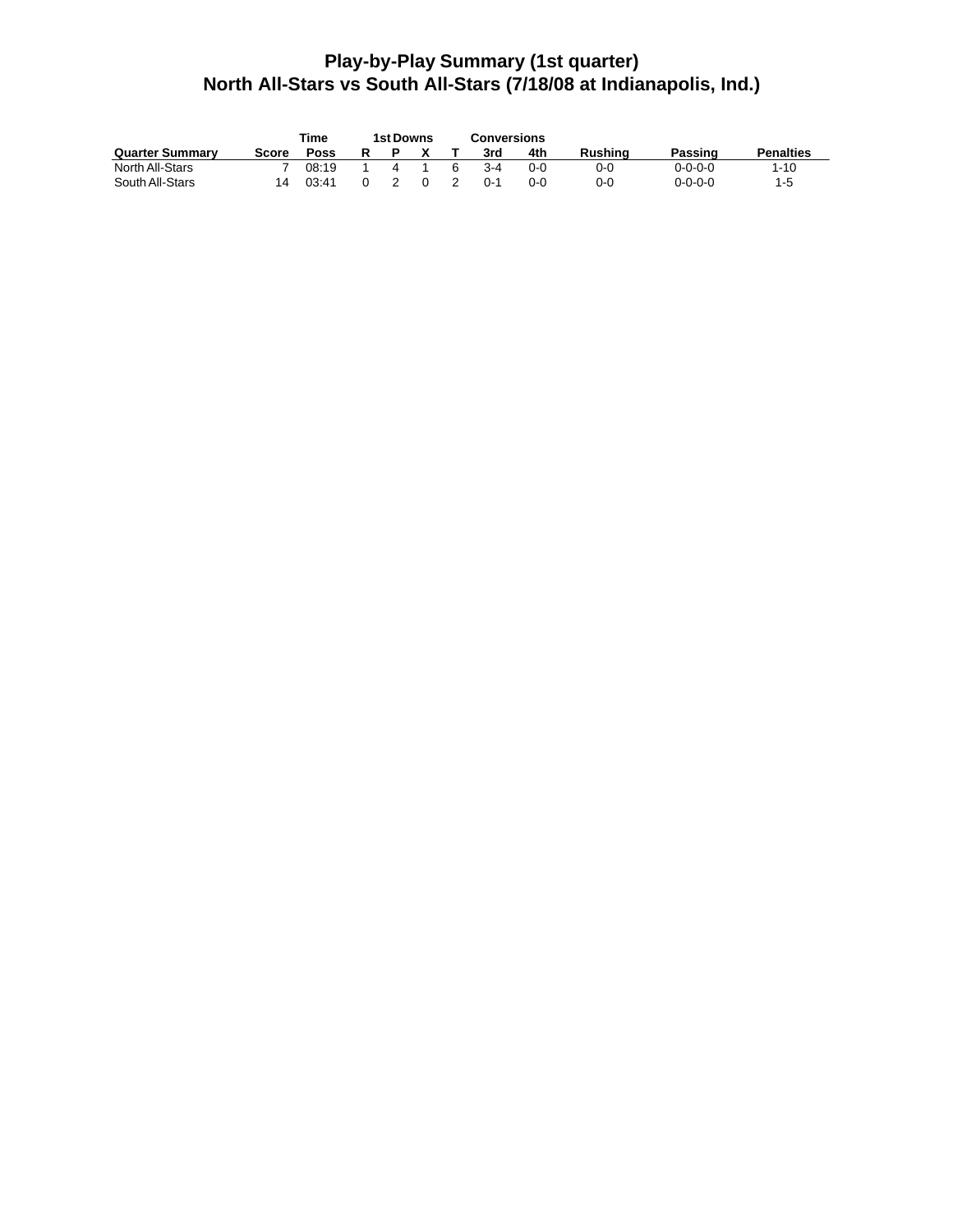## **Play-by-Play Summary (3rd quarter) North All-Stars vs South All-Stars (7/18/08 at Indianapolis, Ind.)**

|                                                                                                         |                               | 1 play, minus 1 yard, 0:00                                                                                             |                 |  |  |  |  |  |  |  |
|---------------------------------------------------------------------------------------------------------|-------------------------------|------------------------------------------------------------------------------------------------------------------------|-----------------|--|--|--|--|--|--|--|
|                                                                                                         |                               | Start of 3rd quarter, clock 12:00, SOUTH ball on SOUTH40.                                                              |                 |  |  |  |  |  |  |  |
|                                                                                                         |                               | T. Mossbrucker kickoff 60 yards to the NORTH0, touchback.                                                              |                 |  |  |  |  |  |  |  |
|                                                                                                         | 1-10 North 20                 | NORTH ALL-STARS drive start at 12:00.<br>Jordan Taylor rush for 8 yards to the NORTH28 (Brian Hoyer; Johnelle Hardin). |                 |  |  |  |  |  |  |  |
|                                                                                                         | 2-2 North 28                  | Jordan Taylor rush for loss of 2 yards to the NORTH26 (Robert Maci).                                                   |                 |  |  |  |  |  |  |  |
| Alex Sarkisian pass complete to Brady Young for 8 yards to the NORTH34, 1ST DOWN NORTH<br>3-4 North 26  |                               |                                                                                                                        |                 |  |  |  |  |  |  |  |
|                                                                                                         |                               | (Chris Carlino; Trey Smith).                                                                                           |                 |  |  |  |  |  |  |  |
| Jordan Taylor rush for 6 yards to the NORTH40 (A. Vondersaar; Chris Carlino).<br>1-10 North 34          |                               |                                                                                                                        |                 |  |  |  |  |  |  |  |
| Jordan Taylor rush to the NORTH40, fumble by Jordan Taylor recovered by SOUTH A.<br>$2 - 4$<br>North 40 |                               |                                                                                                                        |                 |  |  |  |  |  |  |  |
|                                                                                                         |                               | Vondersaar at NORTH40.                                                                                                 |                 |  |  |  |  |  |  |  |
|                                                                                                         |                               | 5 plays, 20 yards, 2:30                                                                                                |                 |  |  |  |  |  |  |  |
|                                                                                                         |                               | SOUTH ALL-STARS drive start at 09:30.                                                                                  |                 |  |  |  |  |  |  |  |
|                                                                                                         | 1-10 North 40                 | Colton Cooper pass incomplete to Jewel Hampton.<br>Jewel Hampton rush for 2 yards to the NORTH38 (Jordan Pirtle).      |                 |  |  |  |  |  |  |  |
|                                                                                                         | 2-10 North 40<br>3-8 North 38 | Colton Cooper pass complete to Kyle Dietrick for 7 yards to the NORTH31 (Kyle Catron).                                 |                 |  |  |  |  |  |  |  |
|                                                                                                         | 4-1 North 31                  | Jewel Hampton rush for 3 yards to the NORTH28, 1ST DOWN SOUTH (Jeff Barker).                                           | R <sub>10</sub> |  |  |  |  |  |  |  |
|                                                                                                         | 1-10 North 28                 | Colton Cooper pass incomplete to Tandon Doss.                                                                          |                 |  |  |  |  |  |  |  |
|                                                                                                         | 2-10 North 28                 | Jewel Hampton rush for 14 yards to the NORTH14, 1ST DOWN SOUTH, out-of-bounds (Jeff                                    | R11             |  |  |  |  |  |  |  |
|                                                                                                         |                               | Barker).                                                                                                               |                 |  |  |  |  |  |  |  |
|                                                                                                         | 1-10 North 14                 | Colton Cooper pass complete to Kyle Dietrick for 14 yards to the NORTH0, 1ST DOWN SOUTH,                               | P12             |  |  |  |  |  |  |  |
|                                                                                                         |                               | TOUCHDOWN, clock 07:23.                                                                                                |                 |  |  |  |  |  |  |  |
|                                                                                                         |                               | South All-Stars 28, North All-Stars 14                                                                                 |                 |  |  |  |  |  |  |  |
|                                                                                                         |                               | T. Mossbrucker kick attempt good.                                                                                      |                 |  |  |  |  |  |  |  |
|                                                                                                         |                               | 7 plays, 40 yards, 2:07                                                                                                |                 |  |  |  |  |  |  |  |
|                                                                                                         |                               | T. Mossbrucker kickoff 56 yards to the NORTH4, Demikel Tinker return 23 yards to the                                   |                 |  |  |  |  |  |  |  |
|                                                                                                         |                               | NORTH27 (Trey Smith), PENALTY NORTH holding 16 yards to the NORTH11, 1st and 10, NORTH<br>ball on NORTH11.             |                 |  |  |  |  |  |  |  |
|                                                                                                         |                               | NORTH ALL-STARS drive start at 07:16.                                                                                  |                 |  |  |  |  |  |  |  |
|                                                                                                         | 1-10 North 11                 | Tim Fogarty rush for 5 yards to the NORTH16, out-of-bounds, PENALTY SOUTH personal foul                                | X12             |  |  |  |  |  |  |  |
|                                                                                                         |                               | 15 yards to the NORTH31, 1ST DOWN NORTH.                                                                               |                 |  |  |  |  |  |  |  |
|                                                                                                         | 1-10 North 31                 | 1st and 10.                                                                                                            |                 |  |  |  |  |  |  |  |
|                                                                                                         | 1-10 North 31                 | Albert Evans rush for 13 yards to the NORTH44, out-of-bounds, PENALTY NORTH holding 11                                 |                 |  |  |  |  |  |  |  |
|                                                                                                         |                               | yards to the NORTH20, NO PLAY, PENALTY SOUTH personal foul 15 yards to the NORTH35, NO                                 |                 |  |  |  |  |  |  |  |
|                                                                                                         |                               | PLAY.                                                                                                                  |                 |  |  |  |  |  |  |  |
|                                                                                                         | 1-6 North 35                  | Tim Fogarty pass incomplete to Wenstone Nash.                                                                          |                 |  |  |  |  |  |  |  |
| 2-6                                                                                                     | North 35                      | Albert Evans rush for loss of 4 yards to the NORTH31 (C. O'Bannon; Robert Martin).                                     |                 |  |  |  |  |  |  |  |
|                                                                                                         | 3-10 North 31                 | Tim Fogarty rush for 28 yards to the SOUTH41, 1ST DOWN NORTH, out-of-bounds.                                           | R <sub>13</sub> |  |  |  |  |  |  |  |
|                                                                                                         | 1-10 South 41                 | Chase Simmons rush for 3 yards to the SOUTH38 (Robert Martin).                                                         |                 |  |  |  |  |  |  |  |
| $2 - 7$                                                                                                 | South 38                      | Tim Fogarty rush for 14 yards to the SOUTH24, out-of-bounds, PENALTY NORTH illegal block                               |                 |  |  |  |  |  |  |  |
|                                                                                                         | 2-11 South 34                 | 4 yards to the SOUTH34, NO PLAY.<br>2nd and 4.                                                                         |                 |  |  |  |  |  |  |  |
|                                                                                                         | 2-4 South 34                  | Tim Fogarty sacked for loss of 8 yards to the SOUTH42 (C. O'Bannon).                                                   |                 |  |  |  |  |  |  |  |
|                                                                                                         | 3-12 South 42                 | Tim Fogarty pass incomplete to Wenstone Nash.                                                                          |                 |  |  |  |  |  |  |  |
|                                                                                                         | 4-12 South 42                 | Tim Fogarty pass incomplete to Ben Welsh.                                                                              |                 |  |  |  |  |  |  |  |
|                                                                                                         |                               | 8 plays, 39 yards, 3:07                                                                                                |                 |  |  |  |  |  |  |  |
|                                                                                                         |                               | SOUTH ALL-STARS drive start at 04:09.                                                                                  |                 |  |  |  |  |  |  |  |
|                                                                                                         | 1-10 South 42                 | Derek Atwood rush for 4 yards to the SOUTH46 (Kilo Gaines).                                                            |                 |  |  |  |  |  |  |  |
|                                                                                                         | South 46<br>$2 - 6$           | Adam Wiese rush for loss of 5 yards to the SOUTH41 (Leonard Wells).                                                    |                 |  |  |  |  |  |  |  |
|                                                                                                         | 3-11 South 41                 | Adam Wiese pass complete to Kyle Dietrick for 20 yards to the NORTH39, 1ST DOWN SOUTH (C.                              | P <sub>13</sub> |  |  |  |  |  |  |  |
|                                                                                                         |                               | Williamson).                                                                                                           |                 |  |  |  |  |  |  |  |
|                                                                                                         | 1-10 North 39                 | Derek Atwood rush for 3 yards to the NORTH36 (K. Fenstermaker), PENALTY NORTH face mask 5                              |                 |  |  |  |  |  |  |  |
|                                                                                                         |                               | yards to the NORTH31.                                                                                                  |                 |  |  |  |  |  |  |  |
|                                                                                                         | 1-2<br>North 31               | 2nd and 2.                                                                                                             |                 |  |  |  |  |  |  |  |
|                                                                                                         | 2-2<br>North 31               | Adam Wiese pass complete to Jared Blue for 31 yards to the NORTH0, 1ST DOWN SOUTH,<br>TOUCHDOWN, clock 02:19.          | P <sub>14</sub> |  |  |  |  |  |  |  |
|                                                                                                         |                               | South All-Stars 34, North All-Stars 14                                                                                 |                 |  |  |  |  |  |  |  |
|                                                                                                         |                               | T. Mossbrucker kick attempt failed.                                                                                    |                 |  |  |  |  |  |  |  |
|                                                                                                         |                               | 5 plays, 58 yards, 1:50                                                                                                |                 |  |  |  |  |  |  |  |
|                                                                                                         |                               | T. Mossbrucker kickoff 59 yards to the NORTH1, Demikel Tinker return 23 yards to the                                   |                 |  |  |  |  |  |  |  |
|                                                                                                         |                               | NORTH24 (Jay Weddle).                                                                                                  |                 |  |  |  |  |  |  |  |
|                                                                                                         |                               | <b>NORTH ALL-STARS drive start at 02:13.</b>                                                                           |                 |  |  |  |  |  |  |  |
|                                                                                                         | 1-10 North 24                 | Chase Simmons rush for 1 yard to the NORTH25 (Nick Sliger; Chris Carlino).                                             |                 |  |  |  |  |  |  |  |
| $2 - 9$                                                                                                 | North 25                      | Alex Sarkisian pass incomplete to Marquelo Suel, PENALTY SOUTH pass interference 15 yards                              | X14             |  |  |  |  |  |  |  |
|                                                                                                         |                               | to the NORTH40, 1ST DOWN NORTH, NO PLAY.                                                                               |                 |  |  |  |  |  |  |  |
|                                                                                                         | 1-10 North 40                 | Alex Sarkisian rush for 5 yards to the NORTH45 (Chris Carlino; Jay Weddle).                                            |                 |  |  |  |  |  |  |  |
| $2 - 5$                                                                                                 | North 45                      | Alex Sarkisian pass incomplete to Wenstone Nash.                                                                       |                 |  |  |  |  |  |  |  |
| $3-5$                                                                                                   | North 45                      | Alex Sarkisian rush for 3 yards to the NORTH48 (Chris Carlino).                                                        |                 |  |  |  |  |  |  |  |
|                                                                                                         |                               | 4 plays, 24 yards, 2:13                                                                                                |                 |  |  |  |  |  |  |  |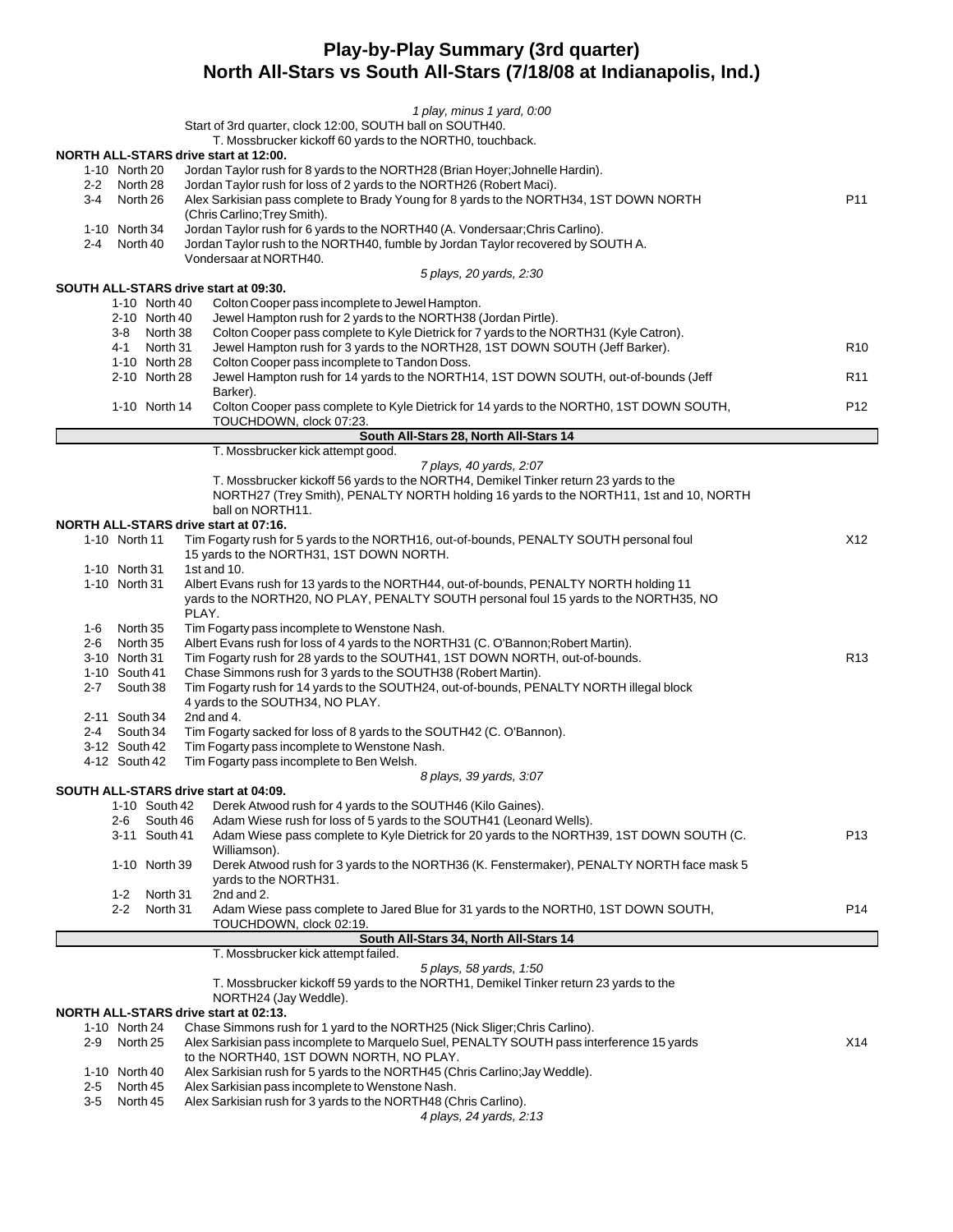# *Play-by-Play Summary (3rd quarter) North All-Stars vs South All-Stars (7/18/08 at Indianapolis, Ind.)*

| <b>END OF 3rd QUARTER: South All-Stars 34. North All-Stars 14</b> |       |                  |  |  |  |                    |     |         |         |                 |                  |
|-------------------------------------------------------------------|-------|------------------|--|--|--|--------------------|-----|---------|---------|-----------------|------------------|
|                                                                   |       | <b>1st Downs</b> |  |  |  | <b>Conversions</b> |     |         |         |                 |                  |
| <b>Quarter Summary</b>                                            | Score | <b>Poss</b>      |  |  |  |                    | 3rd | 4th     | Rushina | Passing         | <b>Penalties</b> |
| North All-Stars                                                   |       | 08:03            |  |  |  |                    | 2-3 | $0 - 1$ | 0-0     | $0 - 0 - 0 - 0$ | 4-36             |
| South All-Stars                                                   | 13    | 03:57            |  |  |  |                    |     | 1-1     | $0 - 0$ | $0 - 0 - 0 - 0$ | $3 - 45$         |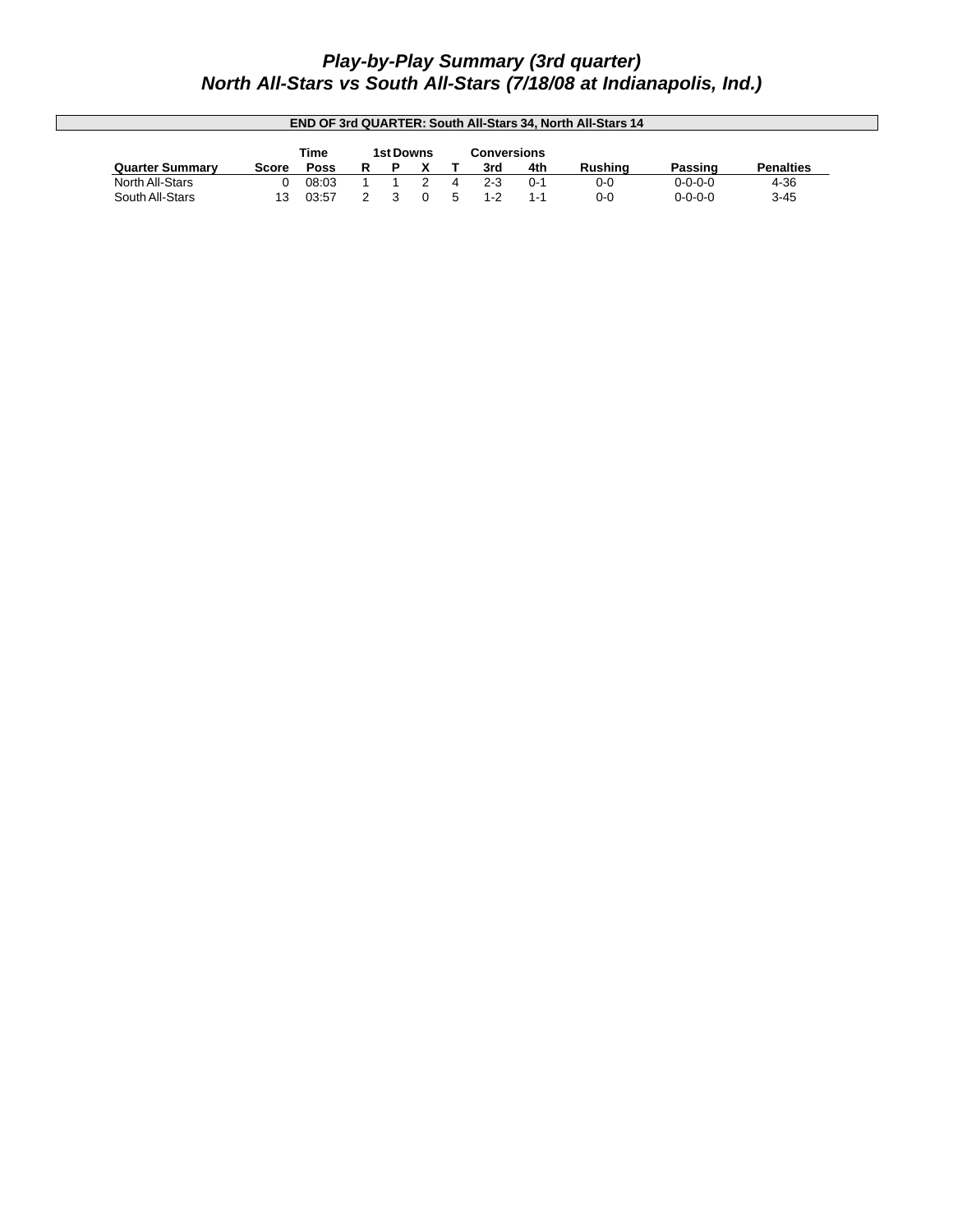## **Play-by-Play Summary (4th quarter) North All-Stars vs South All-Stars (7/18/08 at Indianapolis, Ind.)**

|                                                                                                                                           |               |  | 1 play, minus 1 yard, 0:00                                                                              |                 |  |  |  |  |  |  |  |
|-------------------------------------------------------------------------------------------------------------------------------------------|---------------|--|---------------------------------------------------------------------------------------------------------|-----------------|--|--|--|--|--|--|--|
| 4-2 North 48                                                                                                                              |               |  | Start of 4th quarter, clock 12:00.                                                                      |                 |  |  |  |  |  |  |  |
| 4-2 North 48                                                                                                                              |               |  | Albert Evans rush for loss of 6 yards to the NORTH42 (Brian Hickman).                                   |                 |  |  |  |  |  |  |  |
|                                                                                                                                           |               |  | SOUTH ALL-STARS drive start at 11:56.                                                                   |                 |  |  |  |  |  |  |  |
|                                                                                                                                           | 1-10 North 42 |  | M. Woodsmall rush for 7 yards to the NORTH35 (Dan Manick).                                              | R <sub>15</sub> |  |  |  |  |  |  |  |
| Colton Cooper rush for 16 yards to the NORTH19, 1ST DOWN SOUTH (Roy Mannering).<br>2-3 North 35                                           |               |  |                                                                                                         |                 |  |  |  |  |  |  |  |
| Colton Cooper pass intercepted by D. Richardson at the NORTH0, D. Richardson return 0<br>1-10 North 19<br>yards to the NORTH0, touchback. |               |  |                                                                                                         |                 |  |  |  |  |  |  |  |
|                                                                                                                                           |               |  |                                                                                                         |                 |  |  |  |  |  |  |  |
|                                                                                                                                           |               |  | 3 plays, 23 yards, 1:09<br>NORTH ALL-STARS drive start at 10:47.                                        |                 |  |  |  |  |  |  |  |
| 1-10 North 20                                                                                                                             |               |  | Tim Fogarty pass complete to Marquelo Suel for 8 yards to the NORTH28 (Robert Martin).                  |                 |  |  |  |  |  |  |  |
|                                                                                                                                           |               |  | Tim Fogarty pass incomplete to Brady Young.                                                             |                 |  |  |  |  |  |  |  |
| 2-2 North 28<br>Jordan Taylor rush for 8 yards to the NORTH36, 1ST DOWN NORTH (Bo Gibson).<br>R <sub>15</sub><br>3-2 North 28             |               |  |                                                                                                         |                 |  |  |  |  |  |  |  |
| 1-10 North 36<br>Tim Fogarty pass complete to Wenstone Nash for 7 yards to the NORTH43 (Robert Martin).                                   |               |  |                                                                                                         |                 |  |  |  |  |  |  |  |
| 2-3 North 43<br>Tim Fogarty pass incomplete to Wenstone Nash (Alex Jones).                                                                |               |  |                                                                                                         |                 |  |  |  |  |  |  |  |
| 3-3 North 43<br>Tim Fogarty rush for no gain to the NORTH43 (C. O'Bannon).                                                                |               |  |                                                                                                         |                 |  |  |  |  |  |  |  |
| 4-3 North 43<br>T. Richardson punt 35 yards to the SOUTH22, M. Berryhill return 0 yards to the SOUTH22,                                   |               |  |                                                                                                         |                 |  |  |  |  |  |  |  |
| fumble by M. Berryhill recovered by NORTH C. Williamson at SOUTH21.                                                                       |               |  |                                                                                                         |                 |  |  |  |  |  |  |  |
|                                                                                                                                           |               |  | 6 plays, 23 yards, 2:50                                                                                 |                 |  |  |  |  |  |  |  |
|                                                                                                                                           |               |  | NORTH ALL-STARS drive start at 07:57.                                                                   |                 |  |  |  |  |  |  |  |
| 1-10 South 21                                                                                                                             |               |  | Alex Sarkisian pass incomplete to Brady Young.                                                          |                 |  |  |  |  |  |  |  |
| 2-10 South 21                                                                                                                             |               |  | PENALTY NORTH false start 5 yards to the SOUTH26.                                                       |                 |  |  |  |  |  |  |  |
| 2-15 South 26                                                                                                                             |               |  | Alex Sarkisian pass complete to Marquelo Suel for 24 yards to the SOUTH2, 1ST DOWN NORTH                | P <sub>16</sub> |  |  |  |  |  |  |  |
|                                                                                                                                           |               |  | (JohnelleHardin).                                                                                       |                 |  |  |  |  |  |  |  |
| 1-G South 02                                                                                                                              |               |  | Alex Sarkisian rush for no gain to the SOUTH2 (Brian Hickman; Jay Weddle).                              |                 |  |  |  |  |  |  |  |
| 2-G South 02                                                                                                                              |               |  | Albert Evans rush for loss of 3 yards to the SOUTH5 (Jay Weddle), PENALTY NORTH false                   |                 |  |  |  |  |  |  |  |
|                                                                                                                                           |               |  | start declined.                                                                                         |                 |  |  |  |  |  |  |  |
| 3-G South 05<br>4-G South 05                                                                                                              |               |  | Alex Sarkisian pass incomplete to B. Williams.<br>Alex Sarkisian pass incomplete to Marquelo Suel.      |                 |  |  |  |  |  |  |  |
|                                                                                                                                           |               |  | 6 plays, 16 yards, 1:35                                                                                 |                 |  |  |  |  |  |  |  |
|                                                                                                                                           |               |  | SOUTH ALL-STARS drive start at 06:22.                                                                   |                 |  |  |  |  |  |  |  |
|                                                                                                                                           | 1-10 South 05 |  | Jewel Hampton rush for no gain to the SOUTH5 (K. Fenstermaker).                                         |                 |  |  |  |  |  |  |  |
|                                                                                                                                           | 2-10 South 05 |  | Adam Wiese pass complete to Kyle Dietrick for 11 yards to the SOUTH16, 1ST DOWN SOUTH                   | P <sub>16</sub> |  |  |  |  |  |  |  |
|                                                                                                                                           |               |  | (KevinKiermaier).                                                                                       |                 |  |  |  |  |  |  |  |
|                                                                                                                                           | 1-10 South 16 |  | Adam Wiese rush for 1 yard to the SOUTH17 (Kilo Gaines; C. Muhlenkamp).                                 |                 |  |  |  |  |  |  |  |
|                                                                                                                                           | 2-9 South 17  |  | Adam Wiese pass complete to B. Dorsett for 3 yards to the SOUTH20.                                      |                 |  |  |  |  |  |  |  |
|                                                                                                                                           | 3-6 South 20  |  | Adam Wiese pass complete to Kyle Dietrick for 4 yards to the SOUTH24 (Jeremy Berry).                    |                 |  |  |  |  |  |  |  |
|                                                                                                                                           | 4-2 South 24  |  | Timeout North All-Stars, clock 03:48.                                                                   |                 |  |  |  |  |  |  |  |
|                                                                                                                                           | 4-2 South 24  |  | T. Mossbrucker punt 31 yards to the NORTH45, fair catch by TJ Lukasik.                                  |                 |  |  |  |  |  |  |  |
|                                                                                                                                           |               |  | 5 plays, 19 yards, 2:40                                                                                 |                 |  |  |  |  |  |  |  |
|                                                                                                                                           |               |  | NORTH ALL-STARS drive start at 03:42.                                                                   |                 |  |  |  |  |  |  |  |
| 1-10 North 45                                                                                                                             |               |  | Tim Fogarty pass intercepted by Johnelle Hardin at the SOUTH32, Johnelle Hardin return 31               |                 |  |  |  |  |  |  |  |
|                                                                                                                                           |               |  | yards to the NORTH37 (Ben Welsh), PENALTY SOUTH clipping 15 yards to the SOUTH48, 1st and               |                 |  |  |  |  |  |  |  |
|                                                                                                                                           |               |  | 10, SOUTH ball on SOUTH48.                                                                              |                 |  |  |  |  |  |  |  |
|                                                                                                                                           |               |  | 1 play, 0 yards, 0:12<br>SOUTH ALL-STARS drive start at 03:30.                                          |                 |  |  |  |  |  |  |  |
|                                                                                                                                           | 1-10 South 48 |  | M. Woodsmall rush for 3 yards to the NORTH49 (Clint Woodward; D. Richardson).                           |                 |  |  |  |  |  |  |  |
| 2-7                                                                                                                                       | North 49      |  | Adam Wiese pass incomplete to Tandon Doss (D. Richardson).                                              |                 |  |  |  |  |  |  |  |
| $3 - 7$                                                                                                                                   | North 49      |  | Adam Wiese pass incomplete to 89, PENALTY NORTH pass interference 10 yards to the                       | X17             |  |  |  |  |  |  |  |
|                                                                                                                                           |               |  | NORTH39, 1ST DOWN SOUTH, NO PLAY.                                                                       |                 |  |  |  |  |  |  |  |
|                                                                                                                                           | 1-10 North 39 |  | M. Woodsmall rush for loss of 3 yards to the NORTH42 (Mike Palmer).                                     |                 |  |  |  |  |  |  |  |
|                                                                                                                                           | 2-13 North 42 |  | Adam Wiese pass complete to Tandon Doss for 9 yards to the NORTH33 (Alston Andrews).                    |                 |  |  |  |  |  |  |  |
| 3-4                                                                                                                                       | North 33      |  | Adam Wiese rush for 1 yard to the NORTH32 (Kilo Gaines).                                                |                 |  |  |  |  |  |  |  |
| 4-3                                                                                                                                       | North 32      |  | M. Berryhill pass complete to M. Woodsmall for loss of 2 yards to the NORTH34 (D.                       |                 |  |  |  |  |  |  |  |
|                                                                                                                                           |               |  | Richardson).                                                                                            |                 |  |  |  |  |  |  |  |
|                                                                                                                                           |               |  | 6 plays, 18 yards, 2:20                                                                                 |                 |  |  |  |  |  |  |  |
|                                                                                                                                           |               |  | <b>NORTH ALL-STARS drive start at 01:10.</b>                                                            |                 |  |  |  |  |  |  |  |
| 1-10 North 34                                                                                                                             |               |  | Alex Sarkisian pass complete to Marquelo Suel to the NORTH45, fumble by Marquelo Suel                   | P <sub>17</sub> |  |  |  |  |  |  |  |
|                                                                                                                                           |               |  | recovered by NORTH Marquelo Suel at SOUTH44, 1ST DOWN NORTH.                                            |                 |  |  |  |  |  |  |  |
| 1-10 South 44                                                                                                                             |               |  | Alex Sarkisian sacked for loss of 6 yards to the 50 yardline (Craig Austin).                            |                 |  |  |  |  |  |  |  |
| 2-16 North 50                                                                                                                             |               |  | Alex Sarkisian pass incomplete to B. Williams (Drew Pearson).                                           |                 |  |  |  |  |  |  |  |
| 3-16 North 50                                                                                                                             |               |  | Albert Evans rush for loss of 8 yards to the NORTH42 (C. O'Bannon; Zach Hall).                          |                 |  |  |  |  |  |  |  |
| 4-24 North 42<br>4-24 North 42                                                                                                            |               |  | Timeout North All-Stars, clock 00:02.<br>Alex Sarkisian rush for 9 yards to the SOUTH49, out-of-bounds. |                 |  |  |  |  |  |  |  |
|                                                                                                                                           |               |  | 5 plays, 17 yards, 1:10                                                                                 |                 |  |  |  |  |  |  |  |
|                                                                                                                                           |               |  | SOUTH ALL-STARS drive start at 00:00.                                                                   |                 |  |  |  |  |  |  |  |

End of game, clock 00:00.